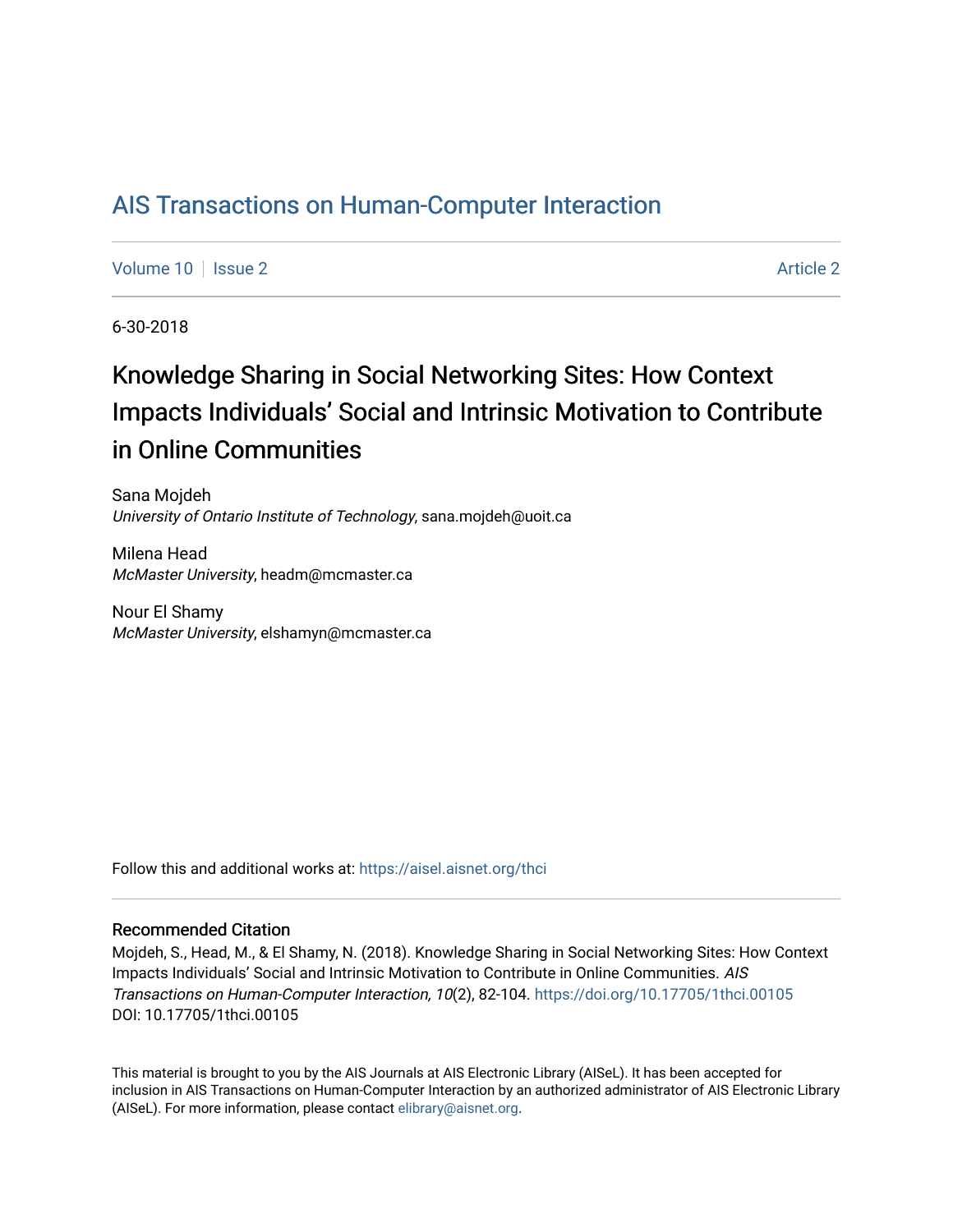## **Transactions on Human-Computer Interaction**

Volume 10 Issue 2

6-2018

Knowledge Sharing in Social Networking Sites: How Context Impacts Individuals' Social and Intrinsic Motivation to Contribute in Online Communities

Sana Mojdeh

*University of Ontario Institute of Technology, sana.mojdeh@uoit.ca*

Milena Head

*McMaster University, headm@mcmaster.ca*

Nour El Shamy *McMaster University, elshamyn@mcmaster.ca*

Follow this and additional works at: http://aisel.aisnet.org/thci/

#### **Recommended Citation**

Mojdeh, S., Head, M., & El Shamy, N. (2018). Knowledge sharing in social networking sites: How context impacts individuals' social and intrinsic motivation to contribute in online communities. *AIS Transactions on Human-Computer Interaction*, *10*(2), 82-104.

DOI: 10.17705/1thci.00105

Available at: http://aisel.aisnet.org/thci/vol10/iss2/2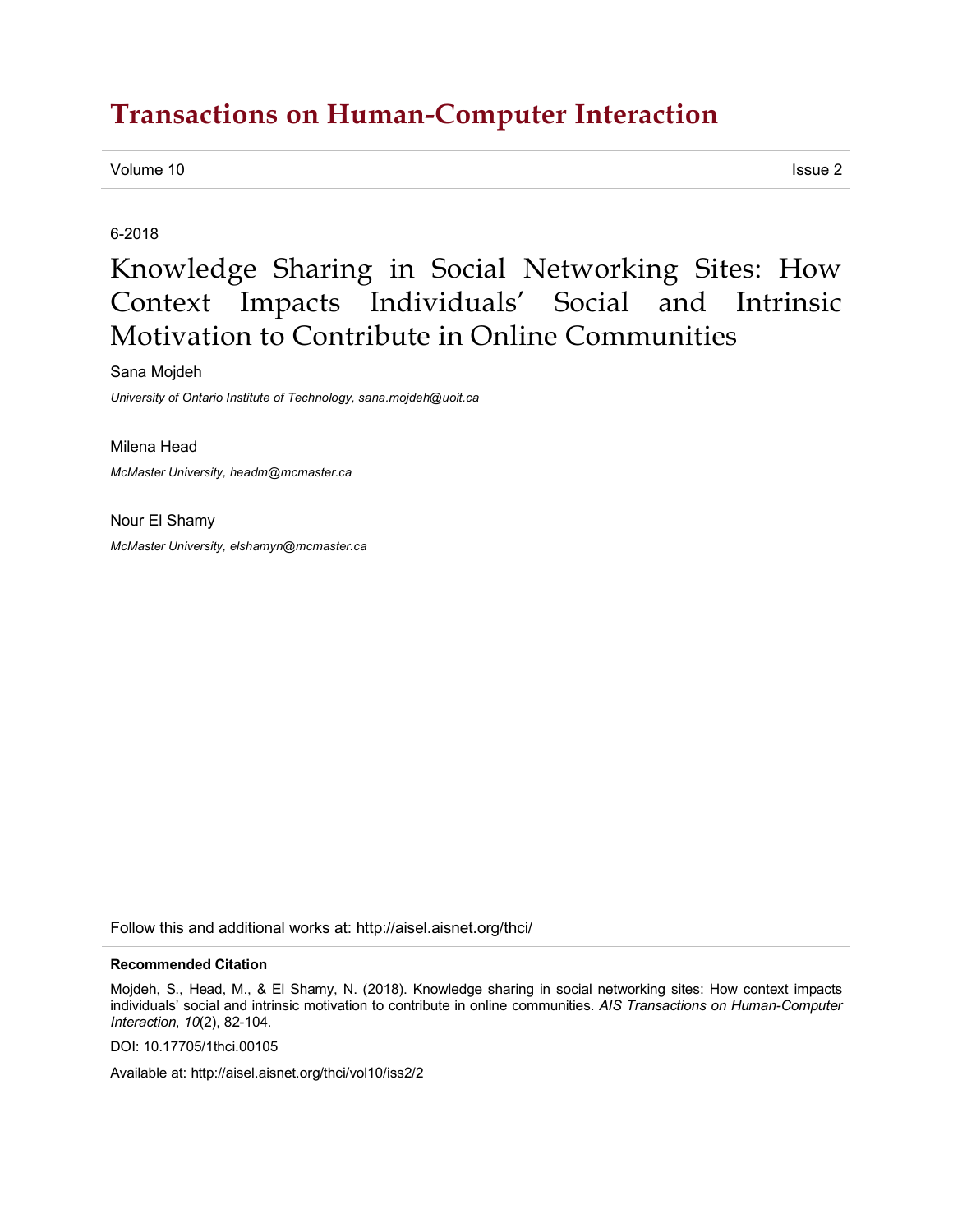# **Knowledge Sharing in Social Networking Sites: How Context Impacts Individuals' Social and Intrinsic Motivation to Contribute in Online Communities**

**Sana Mojdeh**

University of Ontario Institute of Technology *sana.mojdeh@uoit.ca*

**Milena Head**

McMaster University

**Nour El Shamy**

McMaster University

#### **Abstract:**

Knowledge-sharing research in online communities has primarily focused on communities of practice and the social factors of knowledge-sharing behavior in organizational contexts. Academic research has not rigorously examined non-business-oriented online communities as venues for facilitating knowledge sharing. Thus, in this paper, we address this research gap by examining the contextual roles of anonymity and community type on an individual's social and individual drivers of knowledge-sharing attitude in social networking sites. Using social capital theory as a theoretical backbone, we propose and empirically validate a relational model through a survey of 329 users of Facebook, LinkedIn, and CNET. From analyzing the data with the partial least squares (PLS) method, we found strong explanatory power of the proposed research model. We discuss our study's implications for both research and practice.

**Keywords:** Knowledge Sharing, Social Networks, User Anonymity, Community Type, Social Capital Theory.

Eleanor Loiacono was the accepting senior editor for this paper.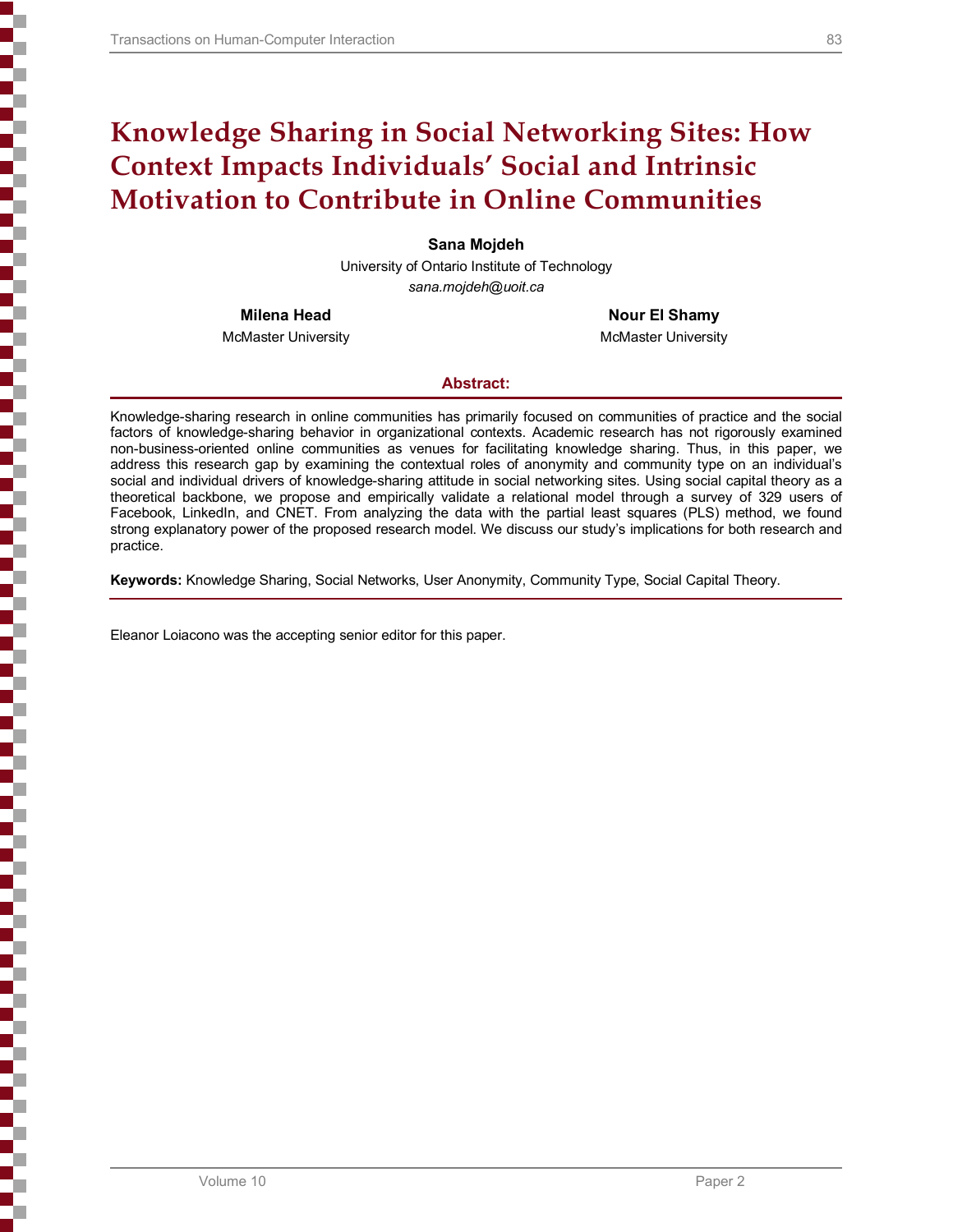## **1 Introduction**

As of June, 2017, approximately four billion people (51.7% of the world's population) had access to the Internet, with the Internet usage penetration being 88.1 percent in North America (Internet World Stats, n.d.). Due to this pervasiveness, social networking sites (SNS) have gained enormous popularity in the last decade or so. SNS refer to online communities in which socialization that transcends geographic and temporal constraints facilitates knowledge sharing between users. With more than two billion active members as at October, 2017 (Statista, 2017a), Facebook alone represents around 53.8 percent of total Internet users.

LinkedIn, the largest social network for professionals, had about 530 million members as of April, 2017, of which 40 percent used it daily and 10 percent spent more than eight hours on it a week (LinkedIn, 2018; Statista, 2017b). For topic-specific social networks, CNET constitutes the largest tech-savvy website and ranked 154 out 500 on the most visited websites list in 2017 (Alexa, 2018a). Such SNS feature a series of collaborative tools such as social bookmarking, commenting, and interacting that enhance participation and collaboration between users. Given the high potential for user collaboration, researchers often refer to SNS as the "social Web".

Knowledge sharing (i.e., one individual's or group's sharing knowledge with another) is a major research theme in knowledge management (Alavi & Leidner, 2001). One of the biggest challenges confronting knowledge sharing in SNS (Hsu, Ju, Yen, & Chang, 2007) is that individuals have a natural tendency to hoard knowledge (Davenport & Prusak, 1998). Gruber (2007) argues that collective intelligence through knowledge sharing is the basic tenet of SNS. Despite the importance of SNS in facilitating a knowledgesharing revolution, researchers have conducted little empirical research to understand how and why individuals/groups share knowledge in SNS (Fu, Yang, & Huang, 2012; Hsu & Lin, 2008; Yuan, Zhao, Liao, & Chi; 2013).

Various types of SNS exist, such as practice-based/organizational communities, information-exchange communities (e.g., LinkedIn), communities of relationship (e.g., Facebook), and communities of interest (e.g., CNET). However, academic investigations into knowledge sharing tend to focus on practice-based organizational communities (Bock, Zmud, Kim, & Lee, 2005; Chai & Kim, 2010, 2012; Kankanhalli, Tan, & Wei, 2005; Ko, Kirsch, & King, 2005; Lu & Hsiao, 2007; Ma & Agarwal, 2007; Wasko & Faraj, 2005; Yang & Lai, 2011). Researchers have proposed online communities to serve as a powerful foundation to mine data, discover knowledge, and, ultimately, create marketing intelligence for firms' competitive advantage (Chen, Chiang, & Storey, 2012). To date, the few studies that have investigated knowledge sharing in non-organizational online social networks have taken a limited perspective by examining select social constructs and overlooked relevant community contextual characteristics. Considering the vast amount of knowledge shared on SNS, the literature has significantly overlooked the role of non-organizational SNS. Thus, we seem to need research that focuses on understanding the nature of knowledge sharing in nonorganizational online social networks (Deltour, Plé, & Roussel, 2014; Belk 2014). This paper addresses this literature gap.

To do so, we address the following research question: "What factors motivate people to share knowledge in social networking sites?". More specifically, we focus on two research objectives (RO):

- **RO1:** To study the impact of social antecedents on knowledge-sharing attitude in social networking sites.
- **RO2:** To investigate what effect relevant contextual factors have on these antecedents of knowledge-sharing attitude in social networking sites.

This paper proceeds as follows: in Section 2, we discuss knowledge sharing in SNS. In Section 3, we apply social capital theory to propose our research model. In Section 4, we empirically validate the model. In Section 5, we discuss our findings. Finally, in Section 6, we discuss the study's theoretical and practical implications and conclude the paper.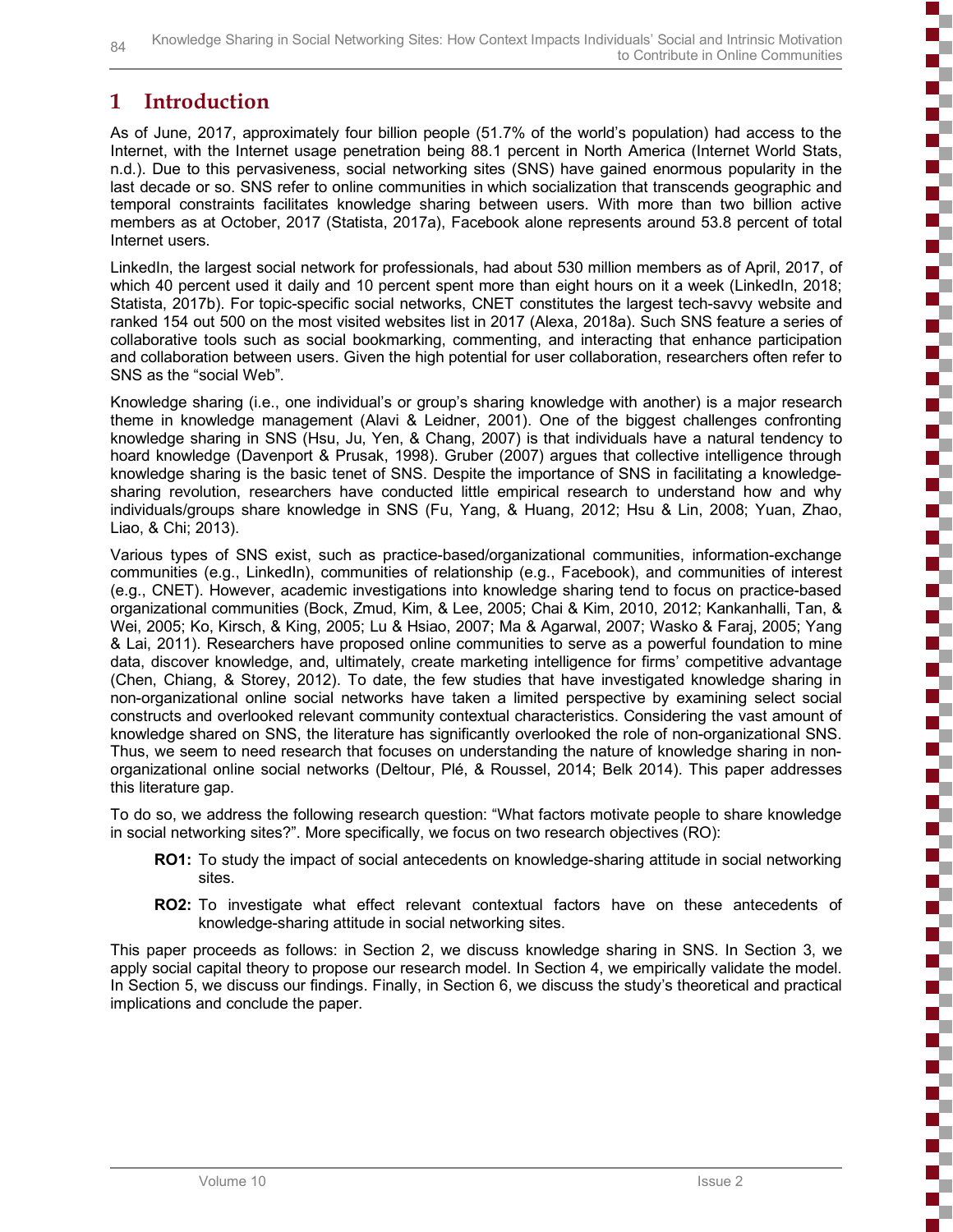## **2 Theoretical Background and Hypothesis Development**

## **2.1 Knowledge Sharing in SNS**

Based on the network model of knowledge management (KM) (Alavi, 2000), we define a SNS as a digital social network that comprises a group of geographically and temporally dispersed individuals with similar interests and in which Internet technologies and Web 2.0 artifacts such as social bookmarking, commenting, and really simple syndication (RSS) facilitate knowledge sharing. Knowledge sharing occurs via communication through networking with others or through documenting, organizing, and capturing knowledge for others (Pulakos, Dorsey, & Borman, 2003). It depends on individuals' willingness to share their knowledge with one another (Nonaka, Toyama, & Konno, 2000). While researchers have investigated knowledge sharing's antecedents and barriers in online communities of practice (Ardichvili, Page, & Wentling, 2003; Chiu, Hsu, & Wang, 2006; Hsu et al., 2007), they have mainly focused on enhancing knowledge flow to solve organizational problems.

Studying actual knowledge-sharing behavior in many contexts is a complex endeavor, which explains why researchers across various domains have studied knowledge-sharing attitude and its antecedents (Hau, Kim, Lee, & Kim, 2013; Wang & Noe, 2010) including SNS contexts (Pi, Chou, & Liao, 2013). Attitude toward knowledge sharing refers to the degree to which users possess positive or negative feeling about knowledge sharing. Researchers widely believe attitude, which has its roots in the theory of reasoned action, to strongly predict intention or willingness to behave in voluntary settings (Ajzen, 1991), which, in turn, affects knowledge-sharing behavior (Bock et al., 2005). KM research has extensively used attitude. Additionally, Wasko and Faraj (2005) suggest that a stream of research that applies perceptual endogenous variables instead of actual knowledge-sharing behavior exists. Thus, we selected attitude in this study as the endogenous dependent variable. Next, we examine the social antecedents of knowledge-sharing attitude in SNS from a social capital theory lens.

## **2.2 Social Capital Theory**

Online communities such as Facebook and LinkedIn are SNS with actors (members) and ties (relationships). Such SNS adapt to the network model of social capital. We apply Wasko and Faraj's (2005) model of social capital theory as a foundation to explain the social factors that motivate an individual to share knowledge in online communities.

Social capital theory posits that interactive relationships among individuals in social networks could be productive resources to create and exchange intellectual capital such as knowledge. Nahapiet and Ghoshal (1998) define social capital as the "sum of the actual and potential resources embedded within, available through, and derived from the network of relationships possessed by an individual or social unit" (p. 243). We draw on two relevant types of social antecedents of knowledge contribution that Wasko and Faraj's (2005) framework for social capital proposes: relational capital and individual motivation.

### **2.2.1 Relational Capital**

The relational dimension of social capital refers to affective components in the relationships between the nodes of a social network. Relational capital is stronger when members of a social network trust each other, establish and follow norms, see themselves as one with the network (i.e., identification), and perceive an obligation to participate in a collective. Wasko and Faraj (2005) suggest that individuals who identify more with the network and individuals guided by a norm of reciprocity are more likely to contribute their knowledge to an online network.

Identification refers to the willingness of individuals to maintain a relationship with others in a community (Dholakia, Baggozi, & Pearo, 2004) and occurs when individuals' interests merge with the community's interests. In other words, people identify themselves with a community when they have a high degree of mutual understanding and even personal attachment. Nahapiet and Ghoshal (1998) discuss that identification as a relational social capital would lead to resource exchange among individuals. Feeling accepted and part of the community enhances knowledge creation and sharing in online forums (Sheng & Hartono, 2015). Hsu and Lin (2008) argue that identification with a community has a significant positive relationship with users' willingness to share knowledge in online communities. We expect that identification is an important motivational factor in SNS information-exchange communities (specifically communities of relationship).Thus, we hypothesize: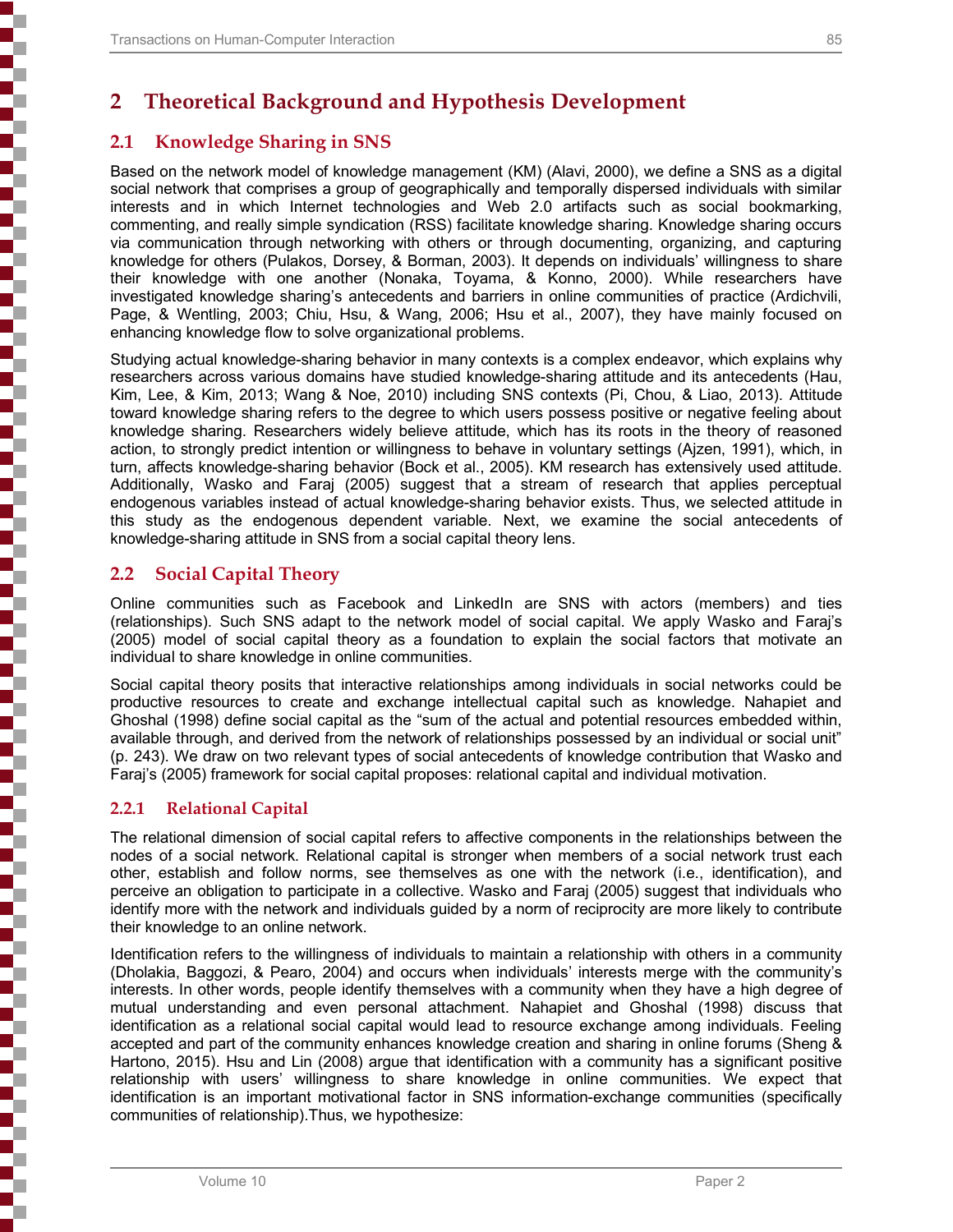#### **H1**: Identification positively impacts attitude toward knowledge sharing in SNS.

Reciprocity refers to the degree of fairness and perceived mutual benefits of relationships among individuals. In its simplest form, reciprocity refers to a mutual indebtedness in a sense that individuals "reciprocate the benefits they receive from others" (Wasko & Faraj, 2005, p. 43). Social capital theory explicates the role of reciprocity as a relational capital in resource exchange among individuals in social networks (Nahapient & Ghoshal, 1998). Wasko and Faraj (2005) explain that people who contribute to online communities believe in reciprocity. In their study, they found that one-to-one reciprocity did not affect knowledge contribution helpfulness, but they proposed that generalized reciprocity existed in the network they examined (i.e., current help received may result in future help giving but not necessarily to the same user) (Wasko & Faraj, 2005). Norms of reciprocity lead people to cooperate, understand, and empathize with each other and may affect knowledge sharing (Yao, Tsai, & Fang, 2015). Thus, we hypothesize that:

**H2:** Reciprocity positively impacts attitude toward sharing knowledge in SNS.

### **2.2.2 Individual Motivation**

In addition to the relational dimension of social capital, Wasko and Faraj (2005) explored the influence of individual rewards from contributing to a network that motivates individuals to exert effort and share knowledge in SNS. They examined the impact of individuals' reputation expectation and enjoyment in helping others in an online network on the quality and quantity of participants' knowledge-sharing contributions to that network.

With regards to reputation, Bandura (1986) posits that social acceptance can be a source of motivation for social activities. Note that, in this context, by reputation, we mean perceived reputation by individuals and not reputation of the system or the SNS. In SNS, users participate in the contribution, generation, and flow of information. Whether a SNS is a community of relationship (e.g., Facebook) or an informationexchange community (e.g., LinkedIn, CNET), the more users contribute knowledge, the stronger reputation they gain from others as being reliable, respectful, and high-status members. Since sharing knowledge does not involve any competition in the context of non-organizational/non-business-oriented SNS, users may have a high tendency to participate. Wasko and Faraj (2005) present reputation as an individual motivating factor that affects knowledge contribution helpfulness and volume in electronic networks of practice. They provide evidence that forming reputation in online environments strongly motivates individuals to actively participate. Wang and Lai (2006) also provide evidence that reputation enhances knowledge sharing in technology-related virtual communities. Thus, we hypothesize that:

**H3:** Reputation positively impacts attitude toward sharing knowledge in SNS.

Enjoyment in helping, a motivator in which one seeks to enhance the welfare of others, also represents another intrinsic motivating factor for why individuals share knowledge (Hars & Ou, 2002). Krebs (1975) defines the term altruism as gaining intrinsic pleasure from helping others without anticipating anything in return. Wasko and Faraj (2005) report that the enjoyment of helping others does not affect whether users contribute knowledge in electronic communities of practice. They explain that the aforementioned relationship might differ for other types of communities such as communities of interest and communities of relationship where extrinsic rewards do not exist and individual motivations are more salient to users. We expect that enjoyment in helping others will serve as an important motivational factor of knowledge sharing in information-exchange communities and specifically communities of relationship (e.g., Facebook) where users expect implicit knowledge sharing (i.e., sharing of experience) more than explicit knowledge sharing. Thus, we hypothesize:

**H4:** Enjoyment in helping others positively impacts attitude toward sharing knowledge in SNS.

Engagement is another intrinsic motivator that particularly influences individuals' intention to and whether they actually use systems such as SNS, which include a mix of utilitarian and hedonic components (Wu & Lu, 2013). Research considers technology users as engaged when an activity holds their attention and they pursue it for intrinsic purposes (Webster & Ho, 1997). In the context of information systems (IS) research, several studies affirm the impact of fun or pleasure on technology acceptance and use (Brown & Venkatesh, 2005; Thong, Hong, & Tam, 2006; Van der Heijden, 2004). Venkatesh, Thong, and Xu (2012) conclude that perceived enjoyment, as an intrinsic hedonic motivation, is a critical determinant of behavioral intention (particularly in non-organizational contexts). Empirical studies have shown that various intrinsic motivators including engagement and playfulness contribute to usage intentions (Davis,

į

i

ş

n T

i<br>Santa Santa Santa Santa Santa Santa Santa Santa Tanzania<br>Santa Santa Santa Santa Santa Santa Santa Santa Santa Santa Santa Santa Santa Santa Santa Santa Santa Santa S

ī,

ちょうかん かんかん かんかん

Š

T m.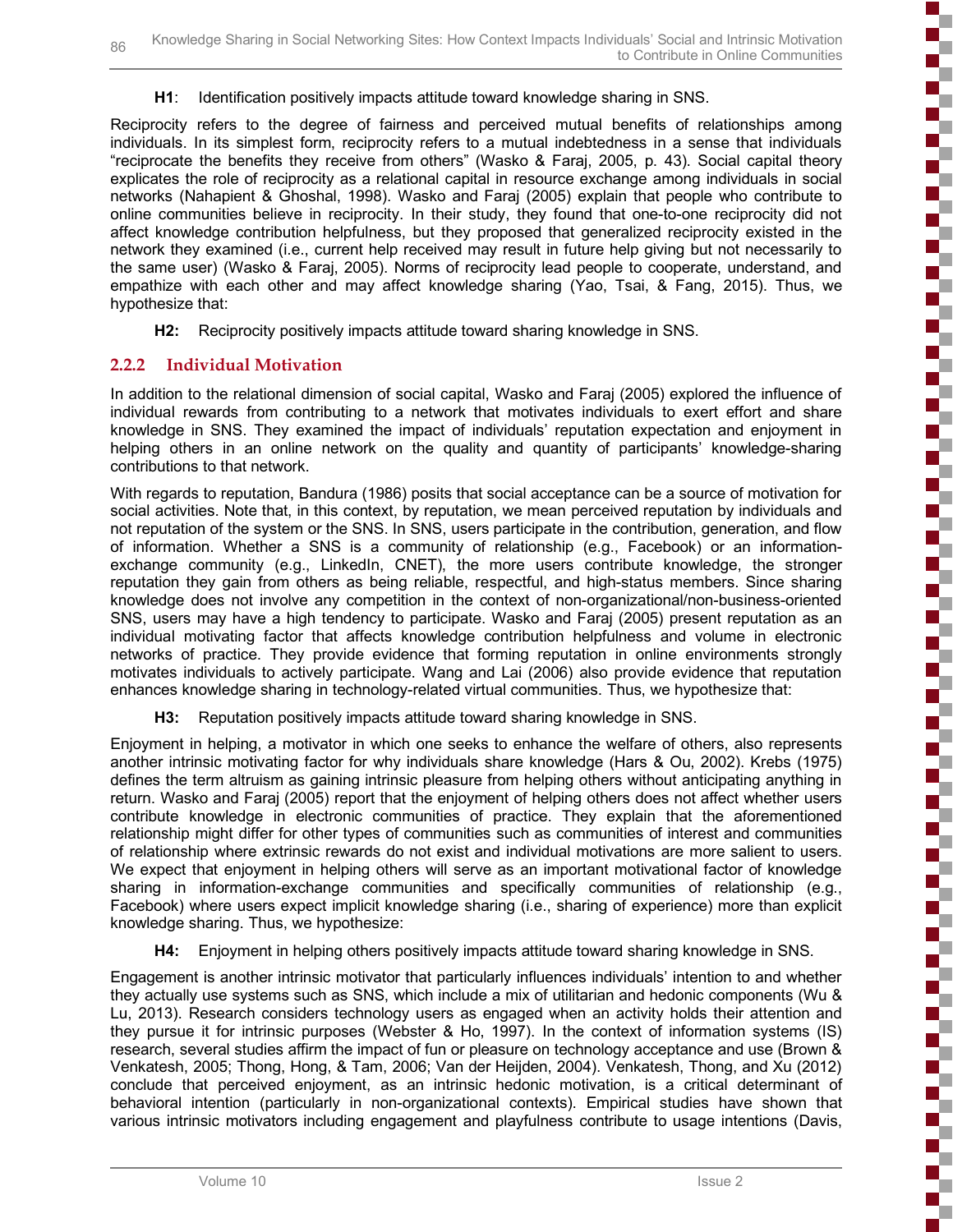Bagozzi, & Warshaw, 1992; Webster & Ahuja, 2006). Moon and Kim (2001) found that enjoyment affected Internet usage; thus, one can apply it to understand how individuals judge virtual community usage. Venkatesh and Bala (2008) also explain the indirect effect of playfulness on behavioral intention. We believe that engagement in SNS and online communities affects users' attitude towards participation in such communities. We propose that the more users engage with SNS communities, the more they experience positive feelings about sharing knowledge. Thus, we hypothesize:

**H5:** Engagement is positively associated with attitude toward sharing knowledge in SNS.

### **2.3 Context in SNS**

Cappelli and Sherer (1991) describes context as "the surroundings associated with phenomena which help to illuminate that phenomena, typically factors associated with units of analysis above those expressly under investigation" (p. 56). Johns (2006) stresses that context can have both subtle and powerful effects on research results. He stresses two important reasons for studying and reporting context. First, if one does not understand context, then one cannot understand person-situation interactions. Second, context can help to make research salient and relevant outside of the research community. Practitioners care about context because it can shape strategies and their implementation. User anonymity and community type constitute two salient contextual factors that seem to have impact on knowledge-sharing phenomena in SNS.

User anonymity refers to the degree to which online community members perceive themselves as being anonymous to other members (Yoon & Roland, 2012). Kane, Alavi, Labianca, and Borgatti (2014) argue that the correspondence between users and their digital profile affects their behavior and influences how they interact in social networks. Based on the online disinhibitation effect (Suler, 2004), people act differently in cyberspace compared to their usual offline behavior. Suler (2005) argues that, when users' actions are detached from their identity (e.g., by allowing users to use pseudonyms as an identifier rather than their real names (Pfitzmaan & Hansen, 2010)), their online actions may differ. For example, user anonymity can amplify individual independence when no shared identity exists (Postmes & Lea, 2000), can result in less support from group members (in this context, sharing of information), and can result in less commitment to the group (Reicher, Spears, & Postmes, 1995).

Based on the above discussion, we believe that user anonymity will have an effect on three antecedents of knowledge-sharing attitude. The more people remain anonymous in an online community and the more a SNS supports user anonymity, the fewer individuals will perceive reputation as a personal outcome expectation of knowledge sharing. When people stay anonymous via using fake user IDs, reputation would not be an individual motivation as it would in other contexts in which members of the community know the true identity of each other. Moreover, when users know others' true identities, they are more likely to reciprocate knowledge. Finally, when individuals hide behind fake user IDs, they have less information about others and, thus, feel less identification with the online community. Thus, we hypothesize:

- **H6a:** User anonymity is negatively associated with identification in SNS.
- **H6b:** User anonymity is negatively associated with reciprocity in SNS.
- **H6c:** User anonymity is negatively associated with reputation in SNS.

Community type describes the purpose and nature of online communities (Stanoevska-Slabeva, 2002). Because SNS connects individuals with similar interests, these individuals "share a common language, world, values, and interests, obey a commonly defined organizational structure, and communicate and cooperate ubiquitously connected by electronic media" (Stanoevska-Slabeva, 2002, p. 72). Kane et al. (2014) argue that the type of social relations affects behavior in social networks. Based on actor-network theory, individuals are social entities who seek socialization in networks (Latour, 2005). Actor-network theory stresses relationships between individuals (nodes), the strength of such relationships (ties), and the effect of strong or weak ties in exchanging capital among individuals. However, it does not provide insight into the role of the nature of a network on these relationships. Our study helps fill this gap by providing insight on how different social network types affect the relationship between individuals and attitude towards social exchange.

Armstrong and Hagel (2000) identify four types of SNS: communities of transaction in which users can trade goods and services (e.g., eBay), communities of interest in which users can exchange information on certain topics (e.g., LinkedIn, CNET), communities of fantasy in which users can create new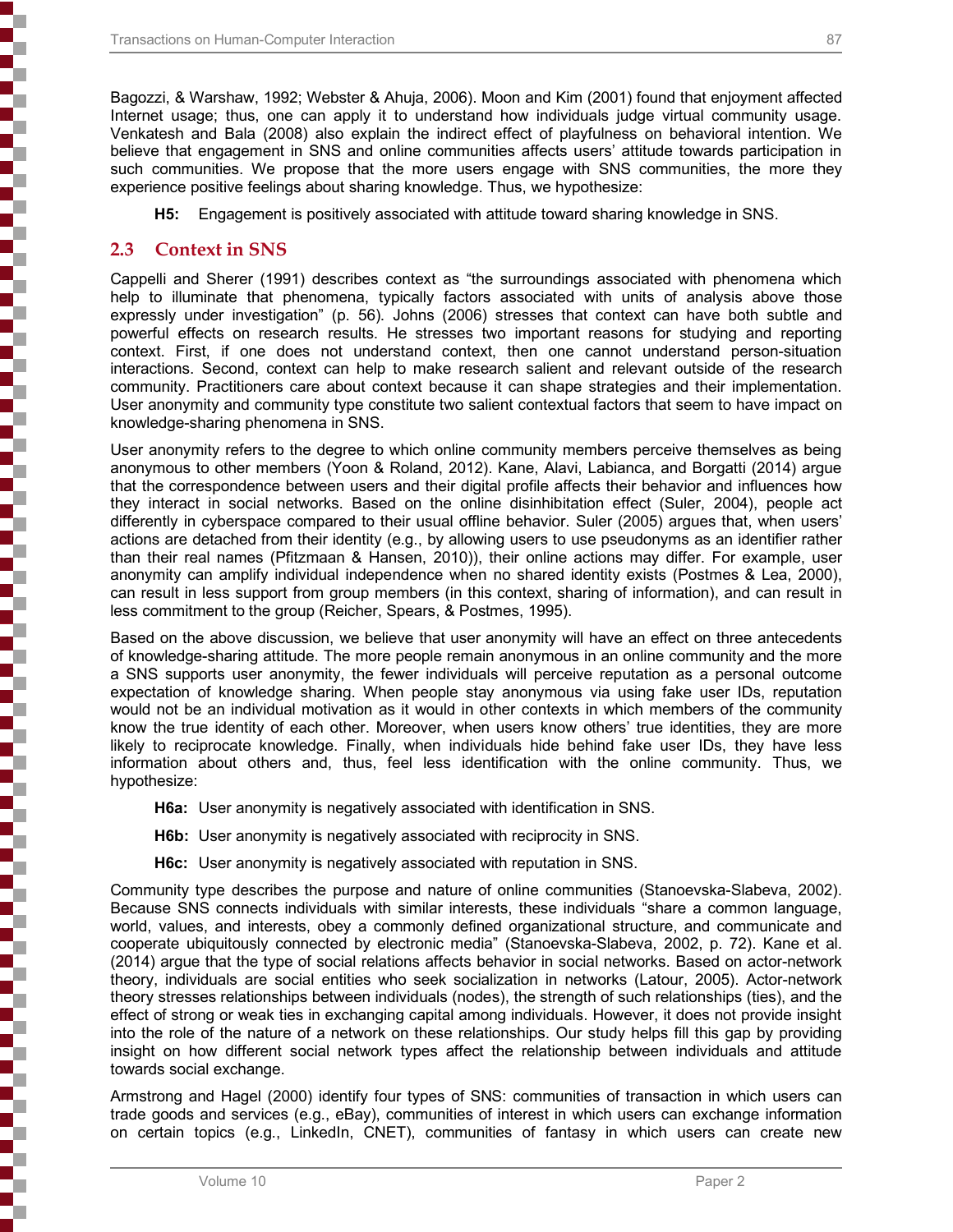personalities (e.g., secondlife.com), and communities of relationship (i.e., emotional-support communities). Theoretically, in communities of relationship, users interact with each other through strong ties that have more importance than the topics they discuss. In other words, communities of relationship do not revolve around specific common themes or focus on solving particular issues. Communities of relationship bring together participants around various life experiences that can lead to stronger bonds. On the other hand, communities of interest involve people with same interests, issues, or goals. In communities of interest, users interact extensively with each other on specific topics and common concerns. What generates stronger and steadier ties in communities of interest is the fact that members seek to accomplish common goals or resolve shared concerns. Without this purpose, the ties seem desultory. A lack of purpose could eventually even destroy bonds in the social network.

Most of the literature on SNS focuses on communities of practice (e.g., Wasko & Faraj, 2005) and neglects the role of the type of community on knowledge sharing. As an exception, Ma and Agarwal (2007) address information exchange and communities of relationship as antecedents of knowledge contribution. However, Ma and Agarwal (2007) examine only perceived identity verification as an antecedent of knowledge contribution in online communities, though they call for future research to investigate other antecedents of knowledge sharing that consider the role of community type. Based on Armstrong and Hagel (2000), we conceptualize two types of SNS: communities of interest and communities of relationship. Communities of interest (i.e., information exchange communities) bring together users who share interest in various topics such as professional careers (e.g., LinkedIn) and advanced technologies (e.g., CNET). Communities of relationship (i.e., emotional-support communities) center on building social support and personal connections/experience (i.e., they center on general relations that do not focus on a specific purpose). Facebook exemplifies a SNS in which individuals focus on relationships and supportive ties rather than specific topics or professional practices.

We argue that community type will have an effect on the three proposed antecedents of knowledgesharing attitude. In particular, we propose that, in communities of relationship, the degree of enjoyment in helping others and identification will be higher. In SNS and communities of relationship in particular, we do not expect reputation to be a personal outcome expectation and a motivational factor. Thus, we hypothesize:

- **H7a:** Online communities of relationship have a stronger positive effect on identification than online communities of interest.
- **H7b:** Online communities of interest have a stronger positive effect on reputation than online communities of relationship.
- **H7c:** Online communities of relationship have a stronger positive effect on enjoyment of helping others than online communities of interest.

Following the steps that Hong, Chan, Thong, Chasalow, and Dhillon (2014) suggest to incorporate context into theorizing, we apply social capital theory in the context of knowledge sharing in SNS (focusing on the relevant social dimensions of relational capital and individual motivations) and add the contextual factors as the antecedents of core constructs, which our research model captures (see Figure 1).

 $\Box$ 

5

a pr

q,

n T

Ş

 $\mathbb{Z}^{\mathbb{Z}}$ 2 t

E,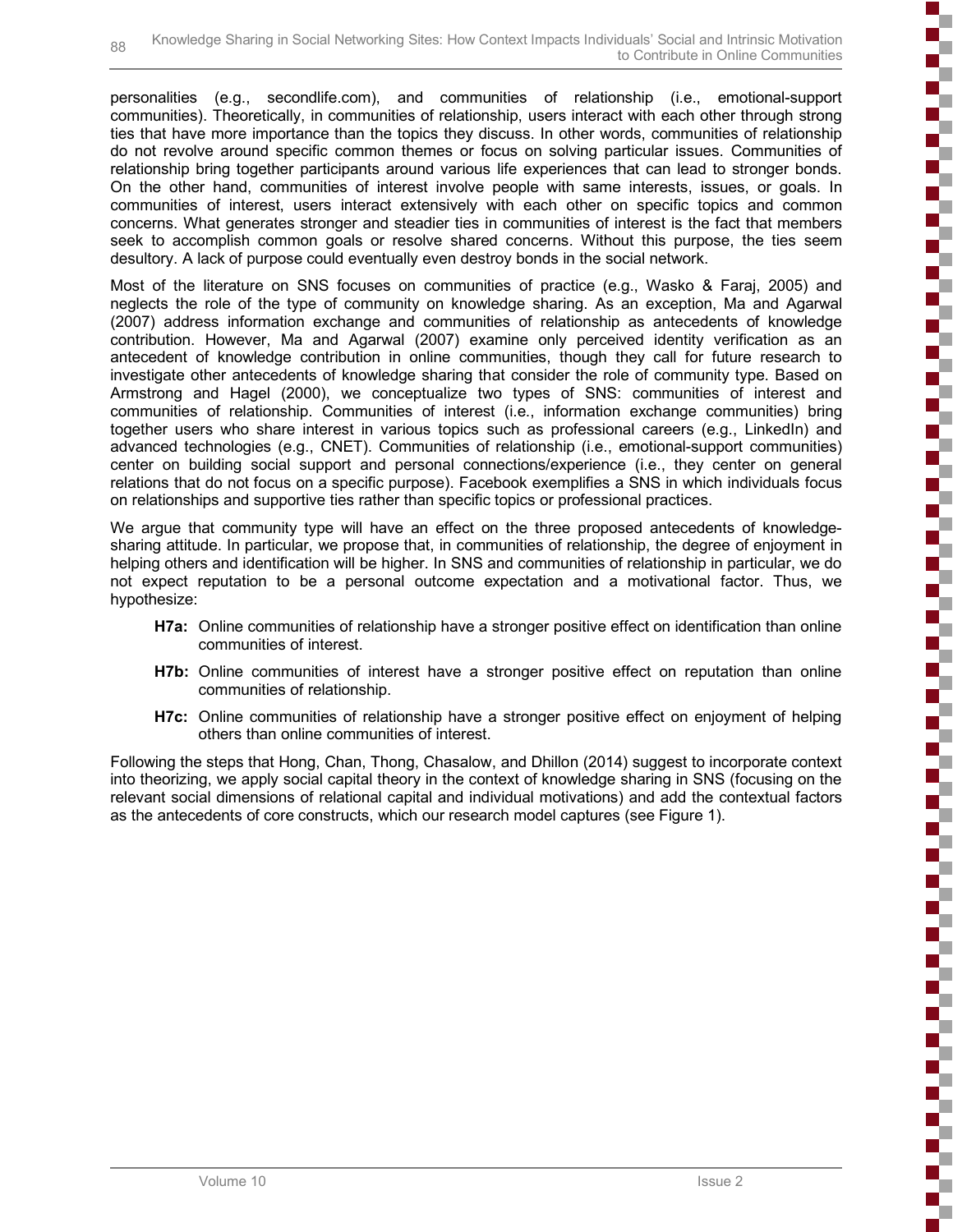

**Figure 1. Proposed Research Model and Hypothesis**

## **3 Methodology**

We empirically operationalized and tested the proposed research model through a factorial design experiment and an online survey that involved individuals using SNS. We applied a two-by-two factorial design with two dichotomous categorical constructs as factors with two levels each. The first factor, community type, had communities of relationship and communities of interest as its levels. The second factor, user anonymity, had anonymous and known identity as its levels. We considered a community member as "known" if the community website displayed the member's real name and as anonymous if it displayed an alternative ID (e.g., username). Table 1 illustrates how we operationalized the SNS contextual factors and shows SNS examples that match the factors. Since communities of relationship typically require users to disclose their real names, the anonymous cell for such communities lacks realworld examples.

|                          | <b>Factor 1: community type</b>   |                                          |  |  |  |
|--------------------------|-----------------------------------|------------------------------------------|--|--|--|
| Factor 2: user anonymity | Level 1:<br>Community of interest | Level $2$ :<br>community of relationship |  |  |  |
| Level 1: known           | LinkedIn, Meetup, Naukri          | Classmates, Facebook,<br>Google+, Orkut  |  |  |  |
| Level 2: anonymous       | Cnet, DPreview, Engadget          | N/A                                      |  |  |  |

#### **Table 1. Factorial Design for Two Categorical SNS Contextual Factors**

We chose Facebook to represent a community of relationship in which most members reveal their real identity. Facebook represents 53.8 percent of Internet users and is the most used social platform with two billion active members worldwide (Statista, 2017a). Additionally, it enforces a strict real-name policy and actively suspends accounts that it suspects of using pseudonyms (Holpuch, 2015). Google+ is another social network similar to Facebook in terms of type of community and user anonymity. However, although Google operates it, the platform suffered from a weak launch in 2011 and, thus far, has unsuccessfully competed with Facebook in terms of number of users and user activity time (Denning, 2015). Due to its broader audience and user base, we chose Facebook was for this study. LinkedIn serves as a community of interest in which users mostly use their real identity. With more than 500 million members worldwide, it is the largest SNS for business and employment-oriented professionals (Statista, 2017b) and one of the top 30 most visited websites in the world (Alexa, 2018b) with more than a 100,000 posts created and shared every week through its publishing platform (Lunden, 2015). CNET represents a community of interest with mostly anonymous users. Unlike DPreview, which focuses on digital photography, CNET offers a wide range of forums that focus on various technologies and gadgets. It is the most visited tech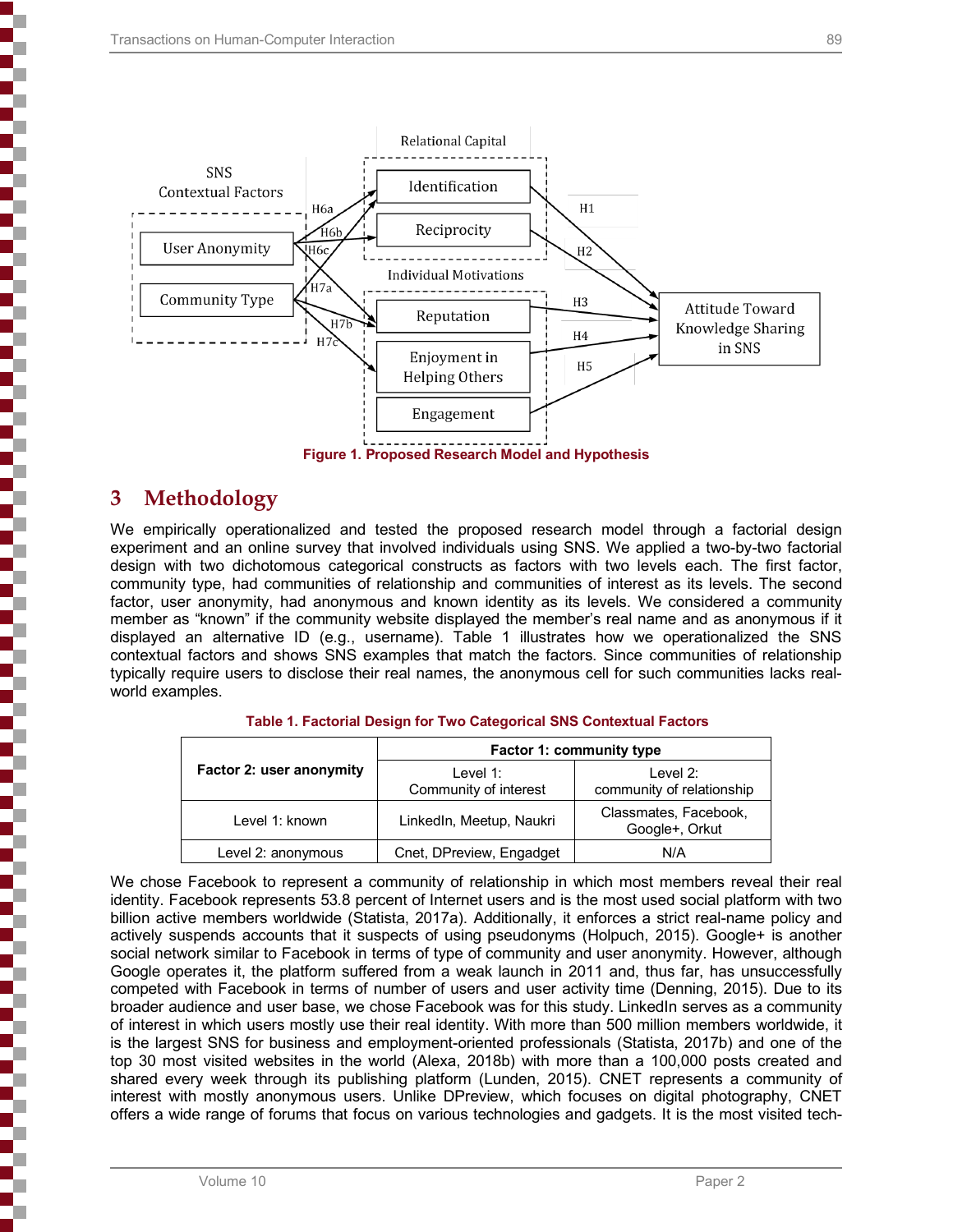savvy website with an Alexa (2018a) ranking of 154. Thus, we chose LinkedIn and CNET to represent known and anonymous communities of interest, respectively, in this study.

We drew all the reflective constructs from previously validated sources. We adopted knowledge-sharing attitude (KS) from Bock et al. (2005); identification (I) from Chiu et al. (2006); reciprocity (RE), reputation (R), and enjoyment in helping others (EH) from Wasko and Faraj (2005); And engagement (E) from Webster and Ahuja (2006). Borrowing from the extant literature on social capital theory, theory of reasoned action, and knowledge sharing, we define the constructs and the corresponding items in Appendix A.

We determined the sample size we needed to conduct the study with two generally accepted rules of thumb. First, Chin (1998b) suggests that the minimum sample required in partial least squares (PLS) is ten times the number of 1) items in the most complex construct or 2) paths that lead to the latent dependent construct with the most independent variables. Thus, we needed a sample size of at least 50 since five paths lead to knowledge sharing in our model. For the second approach, Cohen (1988) argues for a minimum number of participants needed to acquire sufficient statistical power and effect size for the relationships. We conducted a power analysis to achieve a sufficient statistical power of 0.8, medium effect size of 0.30, and probability level of 0.05 which produced a minimum sample size of 98 per treatment (Cohen, 1988; Chin & Newsted, 1999). As such, we targeted 100 participants for each treatment. Thus, we recruited a total of 300 participants in Canada to participate in the study.

## **4 Results**

## **4.1 Measurement Model Evaluation**

For the Facebook survey, we collected 129 completed (from 301 total) responses. Further, we collected 178 and 135 completed (from 226 and 234 total) surveys for the LinkedIn and CNET surveys, respectively. After discarding cases in which we identified gaming or lack of attentiveness (e.g., providing the same answer for every response) and removing univariate and multivariate outliers, 106, 118, and 105 completed responses for Facebook, LinkedIn, and CNET, respectively, remained. We recruited participants through a market research firm. Our sample contained 56 percent males, and the participants as a whole ranged from 22 to 63 years old with the largest age category being 31-40 years old (36%). Further, 60% of participants had some college education, but only 13 percent had a bachelor's degree or higher.

We administered PLS using the two-step approach hat Chin (2010) suggests to evaluate the measurement and structural models. Table 2 presents the descriptive statistics, reliability measures, VIF values, AVE values, and square root of AVE values. We assessed indicator reliability via item loadings and corrected item-total correlations. We excluded items KS1 and E4 from the analysis because they did not meet the reliability criteria. All other items passed the threshold value of 0.5 for corrected item-total correlations (Doll & Torkzadeh, 1988) and 0.5 for item loadings (Chin, 1998a; Fornell & Larcker, 1981). Hence, we can conclude the data had satisfactory individual item reliability.

| <b>Construct</b> | Mean  |       | Std. dev. Cronbach's αl                                                                                                             | <b>CR</b> | VIF   | <b>AVE</b> | ΚS      |      | <b>RE</b> | R    | EН   | Е    |
|------------------|-------|-------|-------------------------------------------------------------------------------------------------------------------------------------|-----------|-------|------------|---------|------|-----------|------|------|------|
| KS               | 4.468 | 1.332 | .908                                                                                                                                | .902      | n/a   | .793       | .880    |      |           |      |      |      |
|                  | 4.367 | 1.108 | .783                                                                                                                                | .881      | n/a   | .703       | .520    | .823 |           |      |      |      |
| <b>RE</b>        | 4.207 | 1.102 | .802                                                                                                                                | .912      | n/a   | .881       | .377    | .226 | .907      |      |      |      |
| R                | 4.465 | 1.110 | .866                                                                                                                                | .910      | n/a   | .791       | .322    | .212 | .294      | .895 |      |      |
| EH               | 4.485 | 1.280 | .898                                                                                                                                | .906      | n/a   | .855       | $-.190$ | .107 | .298      | .518 | .905 |      |
| Е                | 4.506 | 1.292 | .877                                                                                                                                | .870      | 2.009 | .777       | .655    | .405 | $-.143$   | .504 | .466 | .877 |
|                  |       |       | $ $ KS = knowledge sharing, I = identification, RE = reciprocity, R = reputation, EH = enjoyment of helping others, E = engagement. |           |       |            |         |      |           |      |      |      |

**Table 2. Descriptive Statistics, Reliability, VIF, and Discriminant Validity**

We demonstrated sufficient construct reliability using three criteria: Cronbach's alpha, composite reliability (CR), and average variance extracted (AVE). The results from Table 2 show that Cronbach's alpha values met the threshold value of 0.7 (Nunnally & Bernstein, 1994). Additionally, CR and AVE values were higher than the suggested values of 0.7 and 0.5, respectively (Chin, 1998b; Fornell & Larcker, 1981; Nunnally & Bernstein, 1994). We used two approaches to assess the model's discriminant validity through E

i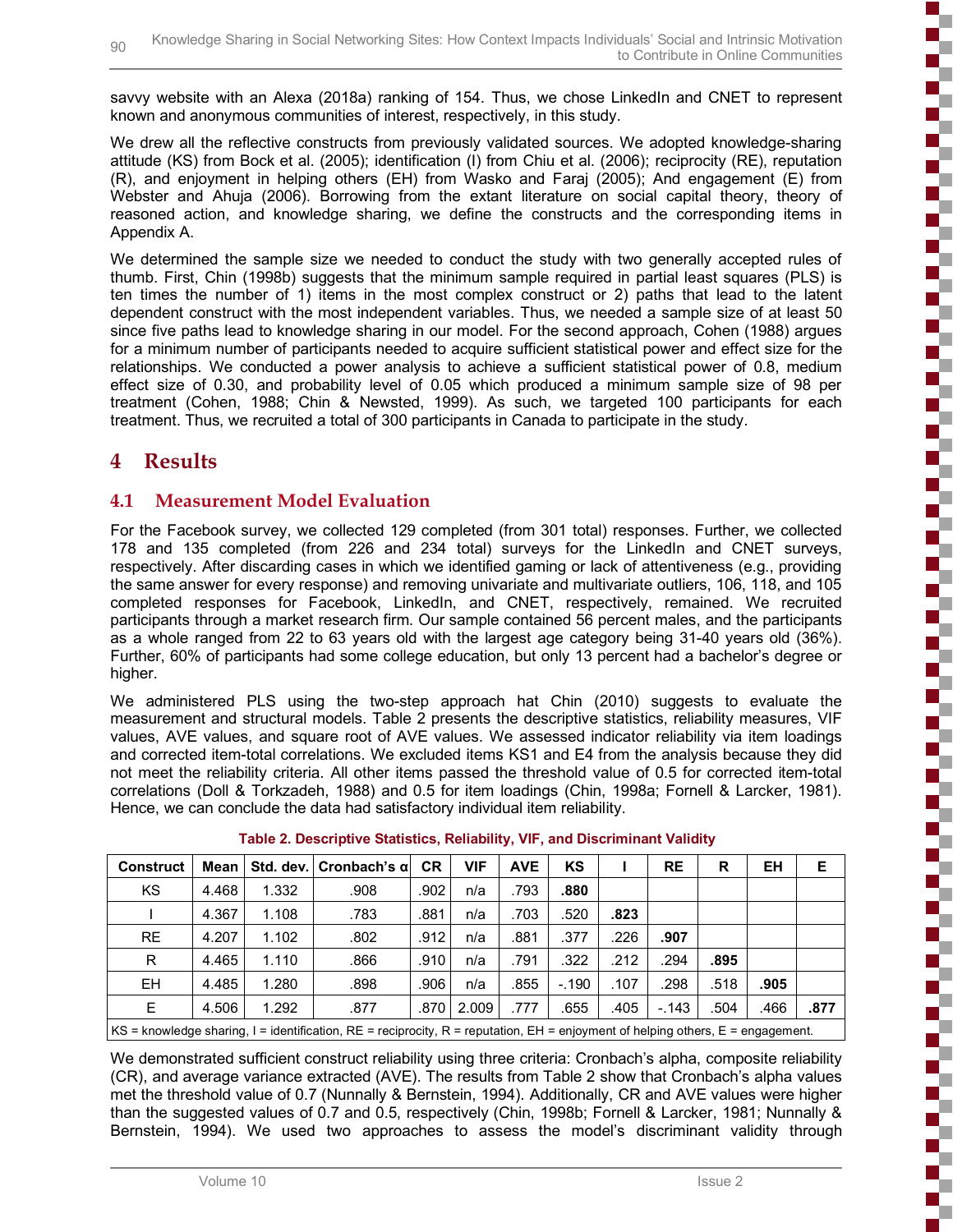į

confirmatory factor analysis (CFA). First, we constructed a matrix of item loadings (see Table 3). By comparing the loading value of each item on its corresponding factor, one can see that each item loaded on its latent construct stronger than other latent constructs (Chin, 1998b). Second, we created a latent variable correlation matrix in which the diagonal line represents the square root of AVE values. These values were greater than each correlation value on the associated row and column (Chin, 1998b). Additionally, all AVE values were greater than 0.5 as we mention above. Thus, given this analysis, the scales used in this investigation showed sufficient convergent and discriminant validity. Finally, we investigated the data set for multicollinearity using three widely accepted approaches. First, using a correlation matrix between variables, we identified whether the values were below the suggested critical value of 0.8 (Tabachnick, Fidell, & Osterlind, 2001). All values were below 0.8, which indicates no multicollinearity between the variables. Second, we calculated condition index values to diagnose multicollinearity. All the values were smaller than the suggested value of 30 (Meyers, Gamst, & Guarino, 2006). Lastly, we calculated the variance inflation factor (VIF) for all the independent variables. All the VIF values were below the suggested threshold value of 2.5 (Allison, 1999), while the tolerance remained less than 0.2. Thus, we found no indication of multicollinearity in the data set.

|                           | <b>Construct</b>                                                                                        |       |           |       |           |          |
|---------------------------|---------------------------------------------------------------------------------------------------------|-------|-----------|-------|-----------|----------|
| Item                      | KS                                                                                                      | ı     | <b>RE</b> | R.    | <b>EH</b> | Е        |
| KS <sub>2</sub>           | 0.807                                                                                                   | 0.553 | 0.111     | 0.222 | $-0.124$  | 0.434    |
| KS3                       | 0.866                                                                                                   | 0.503 | 0.119     | 0.322 | $-0.178$  | 0.355    |
| KS4                       | 0.902                                                                                                   | 0.511 | 0.293     | 0.377 | $-0.202$  | 0.343    |
| KS <sub>5</sub>           | 0.888                                                                                                   | 0.583 | 0.228     | 0.344 | $-0.147$  | 0.208    |
| $\mathsf{I}$              | 0.642                                                                                                   | 0.843 | 0.209     | 0.508 | 0.244     | 0.466    |
| 2                         | 0.598                                                                                                   | 0.883 | 0.166     | 0.444 | 0.238     | 0.543    |
| 13                        | 0.545                                                                                                   | 0.829 | 0.055     | 0.388 | 0.328     | 0.422    |
| RE1                       | 0.345                                                                                                   | 0.214 | 0.954     | 0.227 | 0.166     | $-0.277$ |
| RE <sub>2</sub>           | 0.256                                                                                                   | 0.118 | 0.894     | 0.214 | 0.119     | $-0.119$ |
| R1                        | 0.555                                                                                                   | 0.104 | 0.388     | 0.844 | 0.545     | 0.379    |
| R <sub>2</sub>            | 0.268                                                                                                   | 0.101 | 0.204     | 0.905 | 0.560     | 0.327    |
| R <sub>3</sub>            | 0.249                                                                                                   | 0.077 | 0.209     | 0.899 | 0.501     | 0.322    |
| EH <sub>1</sub>           | $-0.481$                                                                                                | 0.070 | 0.207     | 0.544 | 0.882     | 0.311    |
| EH <sub>2</sub>           | $-0.321$                                                                                                | 0.089 | 0.205     | 0.544 | 0.893     | 0.245    |
| EH <sub>3</sub>           | $-0.328$                                                                                                | 0.034 | 0.277     | 0.534 | 0.904     | 0.236    |
| E1                        | 0.666                                                                                                   | 0.445 | $-0.055$  | 0.522 | 0.339     | 0.878    |
| E <sub>2</sub>            | 0.688                                                                                                   | 0.468 | $-0.102$  | 0.478 | 0.489     | 0.915    |
| E <sub>3</sub>            | 0.596                                                                                                   | 0.444 | $-0.104$  | 0.551 | 0.430     | 0.855    |
| others, $E =$ engagement. | KS = knowledge sharing, I = identification, RE = reciprocity, R = reputation, EH = enjoyment of helping |       |           |       |           |          |

|  |  |  | <b>Table 3. Item Loadings Results</b> |  |
|--|--|--|---------------------------------------|--|
|--|--|--|---------------------------------------|--|

**4.2 Manipulation Check**

We asked participants about their perceptions of their assigned online community and their anonymity in this community: 96 percent of the Facebook participants perceived Facebook as a community of relationship, 90 percent of the LinkedIn participants perceived LinkedIn as a community of interest, and 93 percent of the CNET participants perceived CNET as a community of interest. We conducted the Kruskal-Wallis non-parametric test to compare the independent groups. The test resulted in a Chi-square value of 5.233 at p = 0.073, which suggests a marginal significant difference between members who perceived Facebook as a community of relationship and those who perceived it as a community of interest. It also produced a Chi-square value of 6.391 at  $p = 0.040$ , which suggests a significant difference between members who perceived LinkedIn and CNET as communities of interest and those who perceived them as communities of relationship.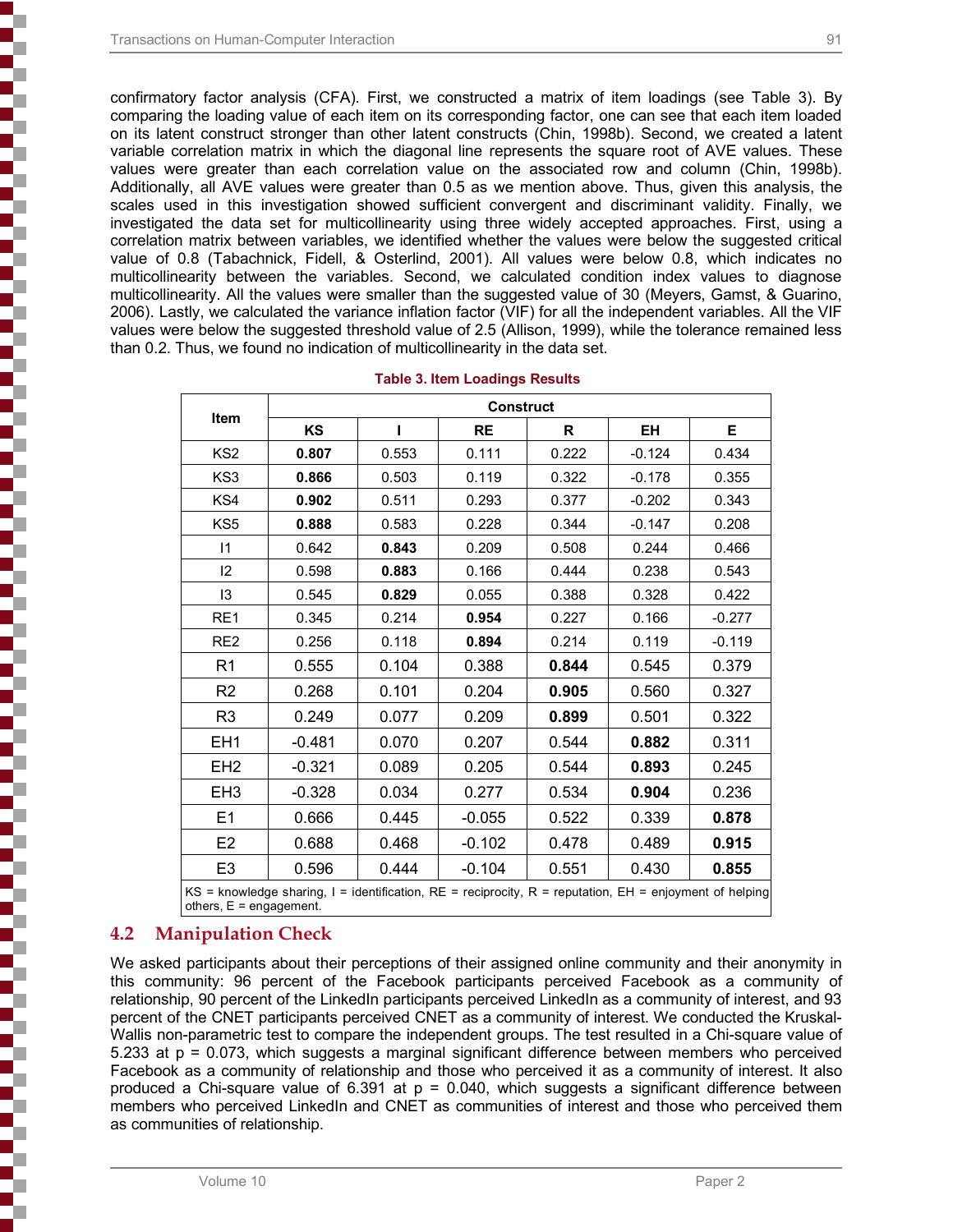We asked two questions about perceived user anonymity in participants' respective SNS as a part of a manipulation check (i.e., "I believe that other members of Facebook/LinkedIn/CNET to whom I am connected, perceive me as being identifiable (not anonymous)" and "I perceive Facebook/LinkedIn/CNET members whom I am connected to as being identifiable (not anonymous)").

For the first question, 78 percent of people on Facebook "strongly agreed", 12 percent "agreed", and eight percent "somewhat agreed". Two percent of participants responded with "neutral". These same values for LinkedIn were 83 percent, eight percent, seven percent, and two percent, respectively. On the other hand, 55 percent of individuals on CNET "strongly disagreed" with the statement, 28 percent "disagreed", 10 percent "somewhat disagreed", five percent were "neutral", and only two percent "somewhat agreed".

For the second question, 77 percent of participants on Facebook "strongly agreed", 18 percent "agreed", and five percent "somewhat agreed". The same values for LinkedIn were 67 percent, 18 percent, and 12 percent, respectively. In addition, three percent of LinkedIn members responded with "neutral". As for CNET, only five percent "agreed" with the statement, while 50 percent "strongly disagreed", 27 percent "disagreed", 12 percent "somewhat disagreed", and six percent were "neutral". The significant Chi-square values of 6.888 (p = 0.031), 6.101 (p = 0.047), and 6.790 (p = 0.033) show a significant difference between the groups (for the first and second questions) for Facebook, LinkedIn, and CNET, respectively. Thus, participants appropriately perceived the manipulations as per our study's parameters.

## **4.3 Structural Model Evaluation**

Figure 2 shows the results from evaluating the structural model in SmartPLS with cross-sectional data via bootstrapping. To understand the effects of anonymity and community type groups, we coded cases with identified community members (i.e., Facebook and LinkedIn,  $n = 224$ ) as 1 and cases with anonymous community members (i.e., CNET, n = 105) as 0. Similarly, we coded cases with community of relationship members (i.e., Facebook, n = 106) as 1 and cases with community of interest members (i.e., LinkedIn and CNET,  $n = 223$ ) as 0. The R<sup>2</sup> value of 0.71 indicates the strong explanatory power of the research model. We discuss the hypotheses results in Section 5.



**Figure 1. PLS Results for Direct Effects with Path Coefficients**

## **5 Discussion**

In this study, we investigate why people may have positive or negative feelings about sharing their knowledge in SNS. More specifically, we investigate how contextual factors (i.e., user anonymity, community type) of SNS impact the social antecedents of knowledge-sharing attitude in such communities. Table 4 summarizes the findings.

 $\mathbb{R}^n$ 

 $\mathbb{R}^n$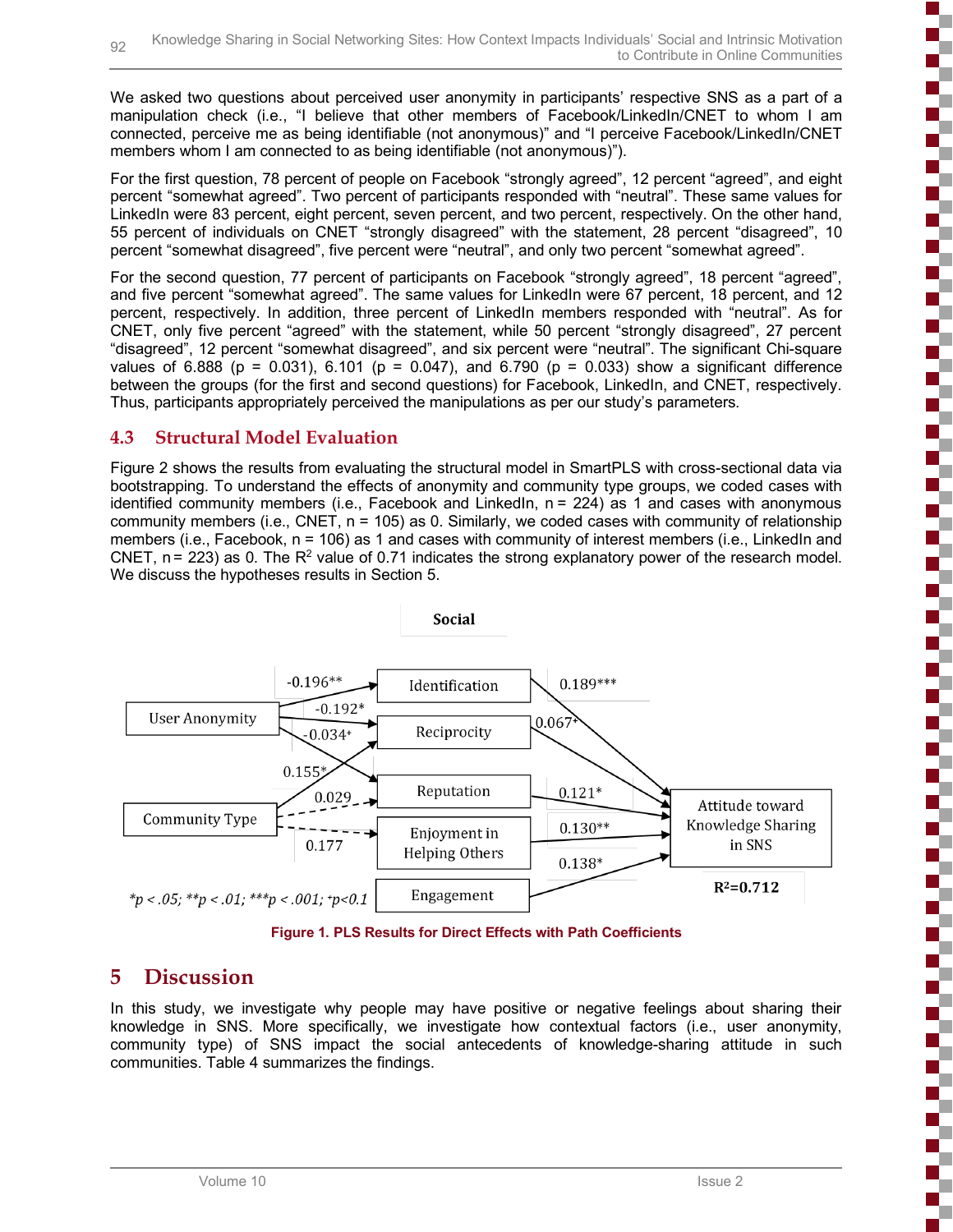| Hypothesis       | Path                 | Path coefficient | Std. dev. /<br>Std. error | t-stat.     | Sig. level<br>(p value) | Validation              |
|------------------|----------------------|------------------|---------------------------|-------------|-------------------------|-------------------------|
| H1               | $I \rightarrow KS$   | 0.189            | 0.102                     | $3.922***$  | 0.000                   | Supported               |
| H <sub>2</sub>   | $RE \rightarrow KS$  | 0.067            | 0.091                     | $1.735+$    | 0.083                   | Marginally<br>supported |
| H <sub>3</sub>   | $R \rightarrow KS$   | 0.121            | 0.066                     | $2.004*$    | 0.046                   | Supported               |
| H4               | $EH \rightarrow KSI$ | 0.130            | 0.065                     | 2.868**     | 0.004                   | Supported               |
| H <sub>5</sub>   | $E \rightarrow KS$   | 0.138            | 0.061                     | $2.332*$    | 0.020                   | Supported               |
| H6a              | $UA \rightarrow I$   | $-0.196$         | 0.024                     | $2.931**$   | 0.003                   | Supported               |
| H <sub>6</sub> b | $UA \rightarrow RE$  | $-0.192$         | 0.066                     | 1.996*      | 0.046                   | Supported               |
| H <sub>6</sub> c | $UA \rightarrow R$   | $-0.034$         | 0.087                     | $1.844^{+}$ | 0.066                   | Marginally<br>supported |
| H7a              | $CT \rightarrow 1$   | 0.155            | 0.069                     | $2.114*$    | 0.035                   | Supported               |
| H <sub>7</sub> b | $CT \rightarrow R$   | $-0.029$         | 0.033                     | 1.454       | 0.146                   | Not supported           |
| H7c              | $CT\rightarrow$ EH   | 0.177            | 0.051                     | 1.577       | 0.115                   | Not supported           |
|                  |                      |                  |                           |             |                         |                         |

#### **Table 4. Effects Hypotheses Validation Results**

 $*p < .05$ ;  $**p < .01$ ;  $***p < .001$ ;  $*p < .0.1$ 

 $KS$  = knowledge sharing, I = identification, RE = reciprocity, R = reputation, EH = enjoyment of helping others,  $E =$  engagement,  $UA =$  user anonymity,  $CT =$  community type.

We found identification to have a positive significant relationship with knowledge-sharing attitude in SNS, which supports H1. In other words, a higher mutual understanding between an individual and the online community results in a more positive attitude towards sharing the knowledge that individual possesses (Dholakia et al., 2004), which supports Nahapiet and Ghoshal's (1998) argument on identification as a social capital that could cultivate resource exchange. From a broader perspective, our results favor Kramer and Tyler's (1996) discussion that identification enhances members' concern for collective results.

Reciprocity's impact on knowledge-sharing attitude was only marginally significant<sup>1</sup>, which indicates slight support for H2. People's mutual indebtedness seems not to encourage individuals to share their knowledge on SNS as much as other motivations, which aligns with Wasko and Faraj's (2005) conclusion on the impact of reciprocity on knowledge-contribution behavior in terms of helpfulness ( $t = 0.07$ ). Based on their discussion, one could interpret the above marginal significance finding based on the meaning of indirect reciprocity: that, in the context of SNS, individuals tend to help each other with sharing knowledge in an indirect chain pattern (e.g.,  $A\rightarrow B\rightarrow C$ ) rather than a direct reciprocal one (e.g.,  $A\rightarrow B\rightarrow A$ ). This interpretation supports Ekeh's (1974) discourse of social exchange theory, which argues that, in social exchanges, an individual may reciprocate help in a generalized manner and not necessarily to the individual who initially provided it. Wasko and Faraj (2000) also found that direct reciprocity does not drive knowledge exchange in online communities of practice.

Reputation had a significant positive relationship with knowledge-sharing attitude in SNS, which supports H3. This result aligns with Wang and Lai's (2006) conclusion that reputation increases knowledge-sharing contribution in technology-related virtual communities. It also aligns with Wasko and Faraj's (2005) study: they found that reputation, as an individual motivating factor, positively impacts knowledge sharing in terms of helpfulness and volume.

The enjoyment of helping others also had a significant positive relationship with knowledge-sharing attitude, which supports H4. It appears that higher perceptions of altruistic behavior in online communities can increase positive feelings about sharing knowledge in such communities. As Ba, Stallaert, and

l

<sup>&</sup>lt;sup>1</sup> While research in the social sciences tends to focus on significance levels less than 0.05, it is recognized that significance levels of 0.10 do suggest a possible trend (Cramer & Howitt, 2004). As such, several researchers in Information Systems have been adopting the "modest" or "marginal" significance terminology to indicate *p*-values between 0.05 and 0.10 (examples include Dabbish & Kraut 2008; Dimoka, Hong, & Pavlou, 2012; Maity & Dass, 2014).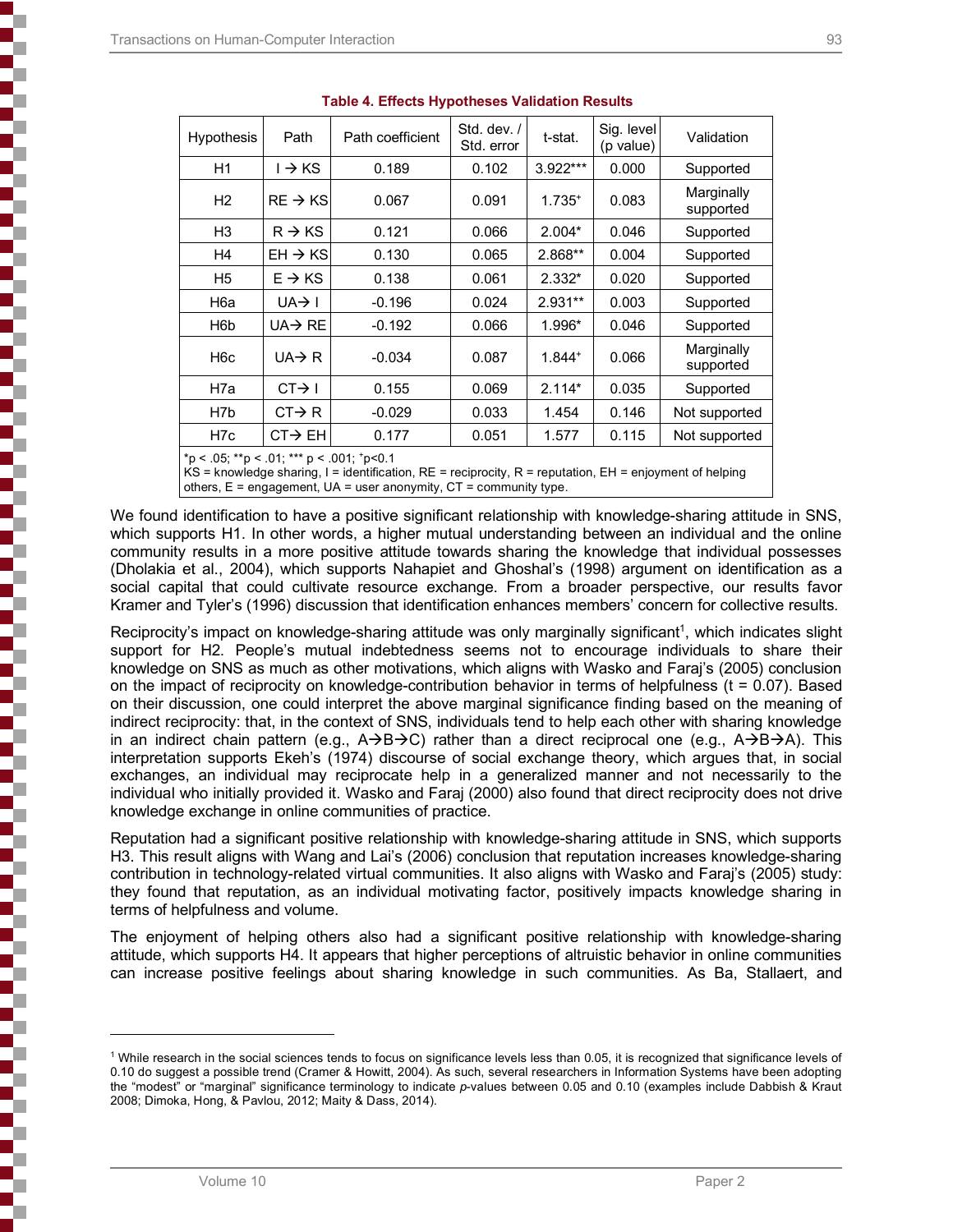Whinston (1991) assert, altruism is a socio-psychological motivation for sharing knowledge. Our results align with Hew and Hara's (2007) qualitative finding in online networks of practice.

Similarly, engagement had a strong positive effect on knowledge-sharing attitude, which supports H5. The more members experience the perception of involvement in social networking sites, the more they possess a positive attitude about sharing their knowledge on such websites. If individuals sense isolation in an environment that other members find captivating, they are less likely to be in a productive mood to participate and share their knowledge with other members. Our results align with previous work such as Venkatesh et al. (2012) and Moon and Kim (2001). While most of these studies focus on behavioral intention (Venkatesh & Bala, 2008), our research in the context of online communities acknowledges that a higher perception of involvement in a community positively impacts an individual's behavioral attitude towards knowledge sharing as well.

We tested two contextual constructs for possible effects on the social antecedents of knowledge-sharing attitude: user anonymity and community type. We found that user anonymity had a positive strong effect on identification, which supports H6a. Thus, for members of Facebook and LinkedIn who used their true identities, they more strongly identified with their community compared to members of CNET who used pseudonyms. These results align with the cognitive perspective of the social model of deindividuation effects, which explains that anonymity may decrease the salience of social identity in a group when group members carry a feeling of belonging to that group (Lea, Spears, & de Groot, 2001; Reicher et al., 1995). We also found that the effect of user anonymity on reciprocity was statistically significant, which supports H6b. When individuals perceive that other members in a community know their true identity, they are more likely to feel positive about sharing their knowledge with those members in terms of reciprocation. Additionally, the effect of user anonymity on reputation appeared to be marginally significant, which slightly supports H6c. Based on social exchange theory, reputation is valuable for individuals and, thus, drives them towards sharing knowledge in social networks. In the case of online communities, building a reputation encourages members to share their experience, judgment, expertise, or insight to improve their status on the subject at hand.

In terms of community type, we selected two categories to investigate: communities of relationship and communities of interest. We found that community type had a significant relationship with identification, which supports H7a. Individuals who use a community relationship (e.g., Facebook) are more likely to develop a sense of belonging and establish a stronger bond with the community. Facebook users care about the community itself and reinforcing personal relationships with others more than those who perceive it as a community of interest. Members of LinkedIn and CNET tend to use these communities as a gateway to find relevant information in a particular domain. LinkedIn members care about building professional relationships to help their careers, while those on CNET care about furthering their technology-related knowledge. Our results show that communities of relationship strengthen the effect of community type on identification. Community type appeared to have no significant effect on reputation (H7b) and enjoyment of helping others (H7c). As such, individuals are more likely to have positive feelings about sharing their knowledge with other community members when triggered by the concept of reputation or enjoyment of helping others regardless of the type of the online community they belong to. Both reputation and enjoyment of helping others constructs considered intrinsic motivators (Wasko & Faraj, 2005), and, unlike extrinsic motivators, they are more independent in terms of their impact on human attitude or behavior (Kankanhalli et al., 2005). For example, people who perceive supporting others as a pleasant act or those who place high value on altruism are more prone to help others regardless of the context in which they act. In the case of this research, regardless of whether users used a community of relationship (i.e., Facebook) or a community of interest (i.e., LinkedIn, CNET), they seemed to have a positive mindset on sharing their knowledge if they valued their reputation and helping others. Considering the inherent career related and competitive nature of LinkedIn, this result is both interesting and surprising.

## **6 Contributions, Limitations, and Future Research**

Overall, this investigation further clarifies our understanding of knowledge sharing in SNS. Existing literature on knowledge sharing mostly focuses on online communities of practice. We argue that knowledge sharing constitutes an essential facet of socialization and that it can occur in more diverse venues in organizational contexts, and, thus, we call for a research agenda to explore the nature of knowledge sharing beyond organizational boundaries. This study helps to bridge the gap between SNS and conventional knowledge-sharing research. Additionally, to the best of our knowledge, previous

ì

F

 $\blacksquare$ ą

i

5

n.

ţ

Ş

Ş

i

n.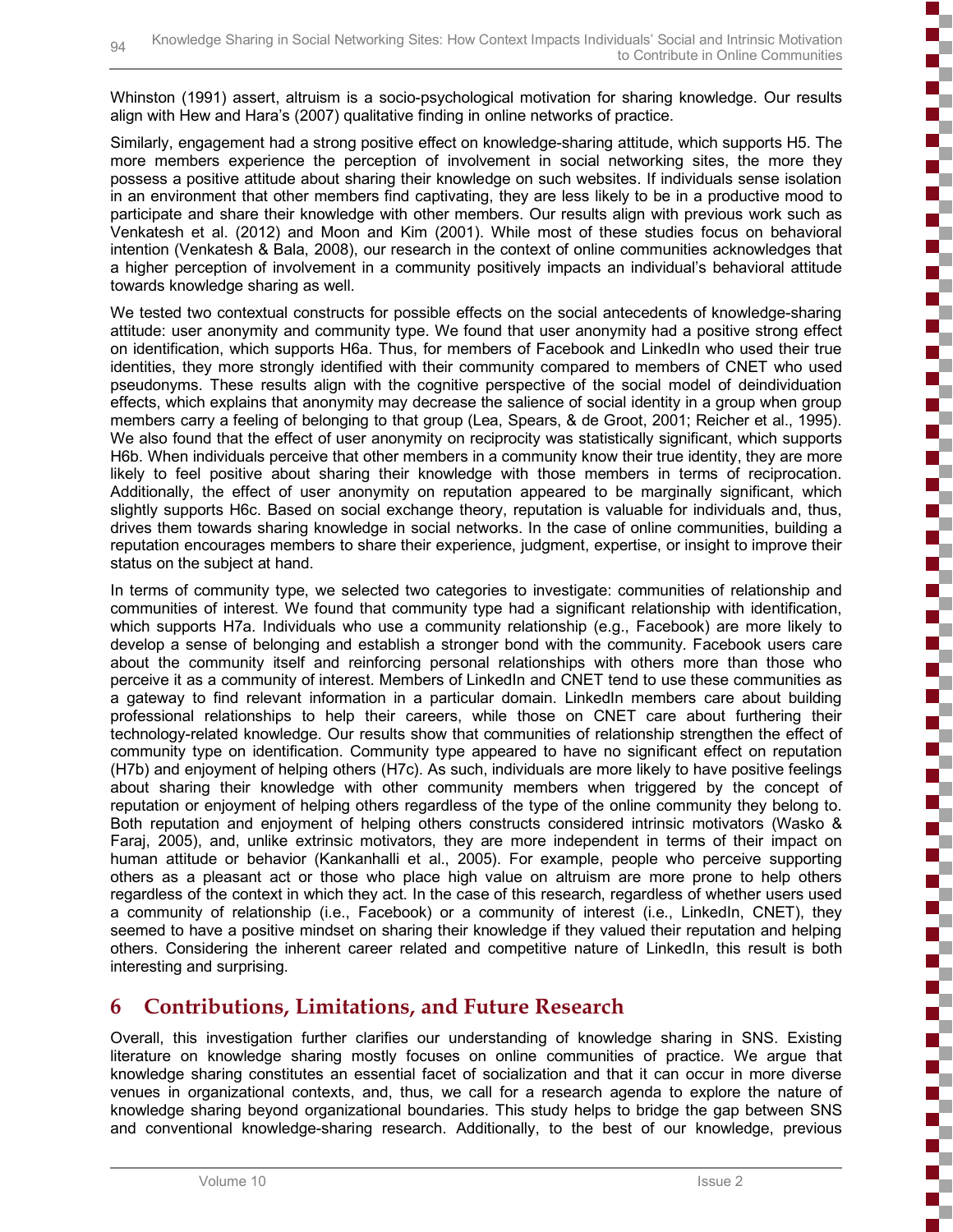research has not examined the contextual concepts of anonymity and community type in the context of SNS. User anonymity is central to studying social networks. When it comes to non-organizational online communities, individuals may not have to register or display their true identity. This research investigates the impact of anonymity on the antecedents of knowledge-sharing attitude in SNS. Likewise, previous research has conceptualized community type but not investigated it for its potential impact on knowledge sharing in this context. This work helps to fill this gap.

From a practitioner's perspective, organizations in general and SNS and developers and companies in particular may find our results useful. Businesses can use online communities, such as Facebook fan pages, LinkedIn profiles, and CNET forums, as a reliable gateway to introduce their company, gather intelligence on followers globally, and enhance the marketing of their products and services. Businesses can also use SNS to collect valuable insights and draw on collectively created knowledge for research and development, planning, and marketing purposes. However, to best leverage these potential benefits, organizations should use those online communities that best encourage knowledge sharing among their members. Our investigation shows the positive impacts that various social factors can have on knowledge-sharing attitudes in SNS. Additionally, we demonstrate the influence of contextual factors on these social factors, which, in turn, encourages knowledge sharing. While the potential utility of a SNS for an organization may vary by purpose, communities of relationship that identify members' real identity encourage positive attitudes around knowledge sharing via positive impacts on social mediators. From a SNS and company's viewpoint (e.g., CNET), when members have positive attitudes towards sharing knowledge, they convey better information. In turn, as members and/or customers become more satisfied with the content, the company's reputation and ultimately its revenues may improve.

As with any empirical investigation, our study has certain limitations. First, we used self-reported measures for the dependent variable and social antecedents. Although analyses showed that common method variance was not an issue in our investigation, it could be more accurate to measure the dependent variable through the actual behavior of participants. For instance, in the case of knowledge sharing, it would be valuable to measure subjects' behavior in term of quantity and quality of knowledge they shared. However, measuring knowledge and knowledge sharing is ambiguous and problematic. Second, we obtained an appropriate cross-sectional representation of Canadians who belonged to the three online communities. While we can confidently generalize to the Canadian population, we cannot generalize beyond Canadian online communities' members. Further investigations can examine the validity of the research findings in cross-country studies. Third, this study focuses on SNS as one type of online communities. Aggregators (e.g., Digg, Reddit) and Publicators (e.g., Wikipedia) represent other types of websites that offer social collaboration artifacts. The generalizability of the current investigation is limited to online social networks. It is also important to note that some of our finding showed marginal relationships (in particular, user anonymity's impact on reputation and reciprocity's impact on attitude towards knowledge sharing). While marginal relationship may indicate a possible trend (Cramer & Howitt 2004), future research should further explore them in particular.

This domain contains several interesting research questions that researchers still need to answer. One potential investigation lies in the concept of self-efficacy or one's perceived ability to conduct a behavior. Research has identified self-efficacy to pose an important role in motivating individuals (Bandura, 1986) and employed it to study Internet usage (Hsu & Chiu, 2004) and virtual communities (Hsu et al., 2007). Knowledge sharing self-efficacy would represent an interesting topic to investigate in non-organizational SNS. Furthermore, investigating the effects of different SNS and artifacts (e.g., social bookmarking, commenting, blogging) on knowledge-sharing attitude would advance our model to a socio-technical one.

In sum, this study helps to fill a gap in the extant knowledge management literature by exploring knowledge sharing in non-organizational online communities that feature members who behave voluntarily. Our results can guide future IS researchers and practitioners who deal with knowledge sharing in understanding the impacts of social constructs and contextual factors in SNS environments.

## **Acknowledgments**

The Natural Science and Engineering Research Council of Canada generously provided funding for this project.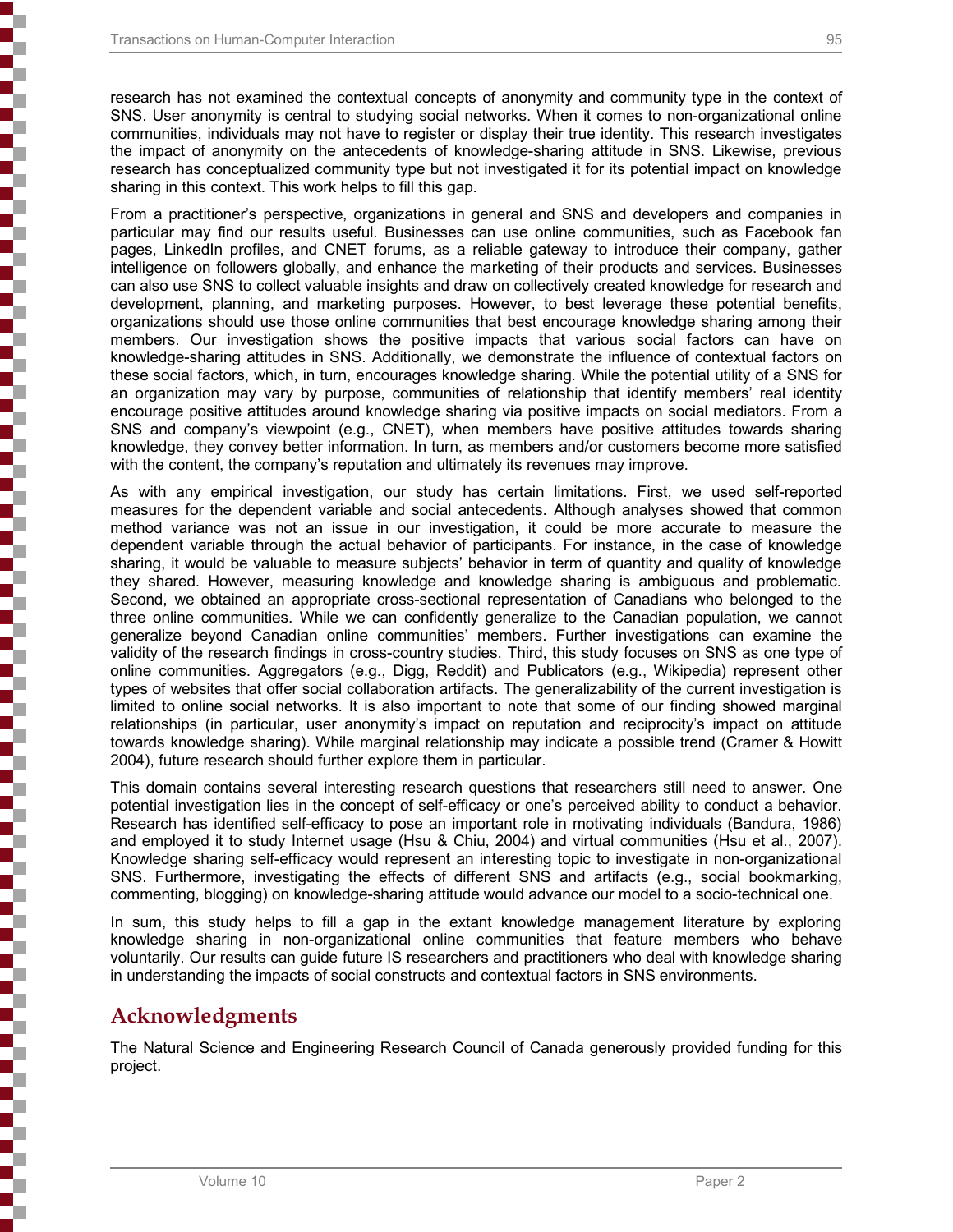## **References**

- Ajzen, I. (1991). The theory of planned behavior. *Organizational Behavior and Human Decision Processes*, *50*(2), 179-211.
- Ajzen, I., & Fishbein, M. (1980). *Understanding attitudes and predicting social behavior.* Englewood Cliffs, NJ: Prentice-Hall.
- Alavi, M. (2000). Managing organizational knowledge. In R. W. Zmud (Ed.), *Framing the domains of IT management: Projecting the future through the past (pp. 15-28). Cincinatti, OH: Pinnaflex.*
- Alavi, M., & Leidner, D. E. (2001). Knowledge management and knowledge management systems: Conceptual foundations and research issues. *MIS Quarterly*, *25*(1), 107-136.
- Alexa. (2018a). *CNET.com traffic statistics.* Retrieved from https://www.alexa.com/siteinfo/cnet.com
- Alexa. (2018b). *Linkedin.com traffic statistics*. Retrieved from https://www.alexa.com/siteinfo/linkedin.com
- Allison, P. D. (1999). *Multiple regression: A primer*. Thousand Oaks, CA: Pine Forge Press.
- Ardichvili, A., Page, V., & Wentling, T. (2003). Motivation and barriers to participation in virtual knowledgesharing communities of practice. *Journal of Knowledge Management*, *7*(1), 64-77.
- Armstrong, A., & Hagel, J. (2000). The real value of online communities. In E. Lesser, M. A. Fontaine, & J. A. Lusher (Eds.), *Knowledge and communities* (pp. 85-95). Boston, MA: Butterworth-Heinemann.
- Ba, S., Stallaert, J., & Whinston, A. B. (2001). Research commentary: Introducing a third dimension in information systems design—the case for incentive alignment. *Information Systems Research*, *12*(3), 225-239.
- Bandura, A. (1986). *Social foundations of thought and action*. Englewood Cliffs, NJ: Prentice-Hall.
- Belk, R. (2014). Sharing versus pseudo-sharing in Web 2.0. *The Anthropologist*, *8*(1), 7-23
- Bock, G. W., Zmud, R. W., Kim, Y. G., & Lee, J. N. (2005). Behavioral intention formation in knowledge sharing: Examining the roles of extrinsic motivators, social-psychological forces, and organizational climate. *MIS Quarterly*, *29*(1), 87-111.
- Brown, S. A., & Venkatesh, V. (2005). Model of adoption of technology in households: A baseline model test and extension incorporating household life cycle. *MIS Quarterly*, *29*(3), 399-426.
- Cappelli, P., & Sherer, P. D. (1991). The missing role of context in OB—the need for a meso-level approach. *Research in Organizational Behavior*, *13*, 55-110.
- Chai, S., & Kim, M. (2010). What makes bloggers share knowledge? An investigation of the role of trust. *International Journal of Information Management*, *30*(5), 408-415.
- Chai, S., & Kim, M. (2012). A socio-technical approach to knowledge contribution behavior: An empirical investigation of social networking sites users. *International Journal of Information Management*, *32*(2), 118-126.
- Chen, H., Chiang, R. H. L., & Storey, V. C. (2012). Business intelligence and analytics: From big data to big impact. *MIS Quarterly*, *36*(4), 1165-1188.
- Chin, W. W. (1998a). Commentary: Issues and opinion on structural equation modeling. *MIS Quarterly*, *22*(1), vii-xvi.
- Chin, W. W. (1998b). The partial least squares approach for structural equation modeling. *Modern Methods for Business Research*, *295*(2), 295-336.
- Chin, W. W. (2010). How to write up and report PLS analyses. In In V. E. Vinzi, W. W. Chin, J. Henseler, & H. Wang (Eds.), *Handbook of partial least squares* (pp. 655-690). Berlin: Springer.
- Chin, W. W., & Newsted, P. R. (1999). Structural equation modeling analysis with small samples using partial least squares. *Statistical Strategies for Small Sample Research*, 1(1), 307-341.
- Chiu, C.-M., Hsu, M.-H., & Wang, E. T. G. (2006). Understanding knowledge sharing in virtual communities: An integration of social capital and social cognitive theories*. Decision Support Systems*, *42*(3), 1872-1888.

**TILL**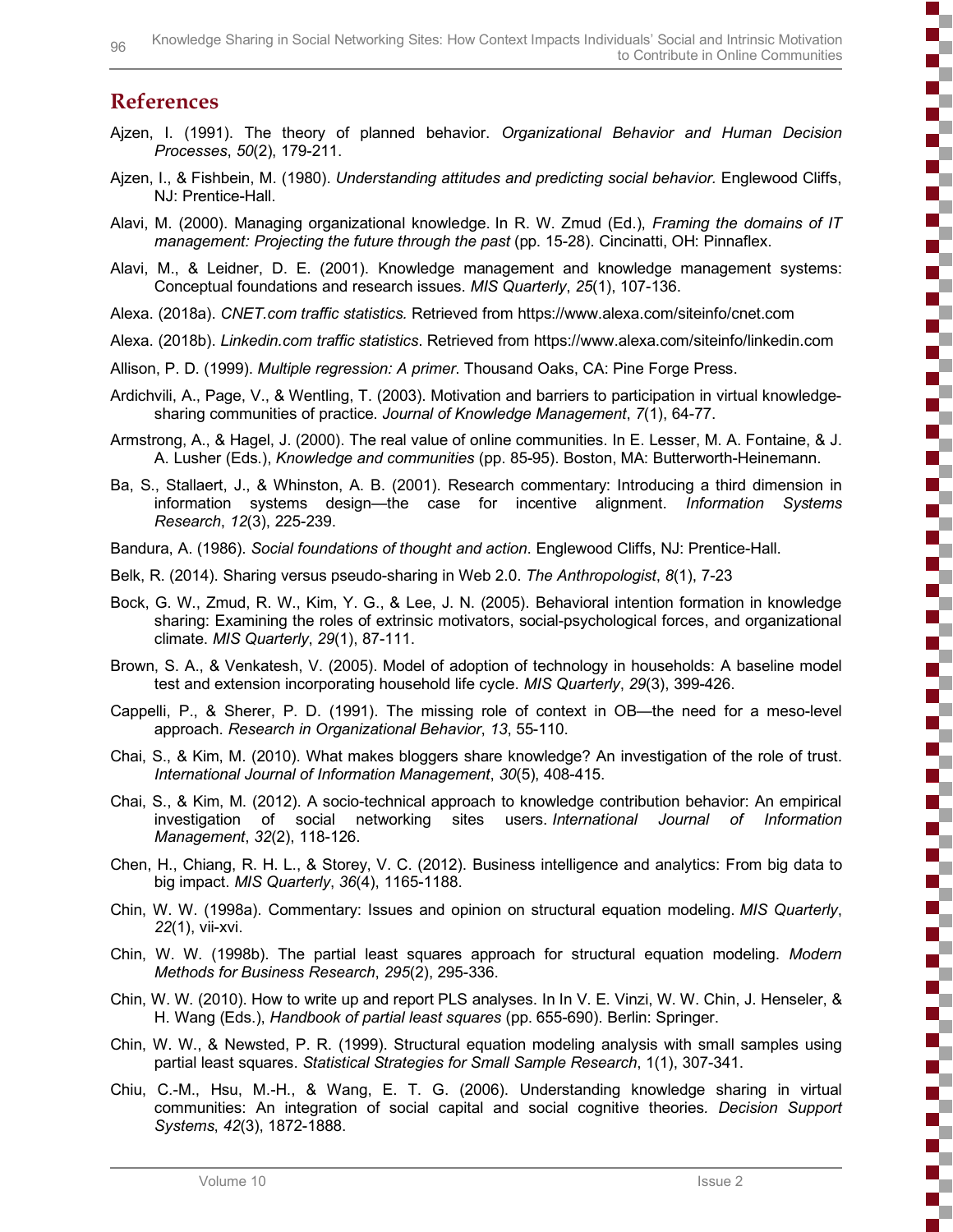- Chow, W., & Chan, L. S. (2008). Social network, social trust and shared goals in organizational knowledge sharing. *Information & Management*, *45*, 458-465.
- Cohen J. (1988). *Statistical power analysis for the behavioral sciences* (2nd ed.). Hillsdale, NJ: Lawrence Erlbaum Associates.
- Cramer, D., & Howitt, D. L. (2004). *The Sage dictionary of statistics: A practical resource for students in the social sciences*. Thousand Oaks, CA: Sage.
- Dabbish, L., & Kraut, R. (2008). Research note: Awareness displays and social motivation for coordinating communication. *Information Systems Research*, *19*(2), 221-238.
- Davenport, T. H., & Prusak, L. (1998). *Working knowledge: How organizations manage what they know.* Boston, MA: Harvard Business School Press.
- Davis, F. D., Bagozzi, R. P., & Warshaw, P. R. (1992). Extrinsic and intrinsic motivation to use computers in the workplace. *Journal of Applied Social Psychology*, *22*(14), 1111-1132.
- Dholakia, U. M., Baggozi, R. P., & Pearo L. K. (2004). A social influence model of consumer participation in network- and small-group based virtual communities. *International Journal of Research in Marketing*, *21*(3), 241-263.
- Deltour, F., Plé, L., & Roussel, C. S. (2014). Knowledge sharing in the age of Web 2.0: A social capital perspective. In Information Resources Management Association (Ed.,) *Cyber behavior: Concepts, methodologies, tools, and applications.*
- Dimoka, A., Hong, Y., & Pavlou, P. (2012). On product uncertainty in online markets: Theory and evidence. *MIS Quarterly*, *36*(2), pp.395-426.
- Doll, W. J., & Torkzadeh, G. (1988). The measurement of end-user computing satisfaction. *MIS Quarterly*, *12*(2), 259-274.
- Ekeh, P. P. (1974). *Social exchange theory: The two traditions*. Cambridge, MA: Harvard University Press.
- Fishbein, M., & Ajzen, I. (1975). *Belief, attitude, intention, and behavior: An introduction to theory and research.* Reading, MA: Addison-Wesley.
- Fornell, C., & Larcker, D. F. (1981). Evaluating structural equation models with unobservable variables and measurement error. *Journal of Marketing Research*, *18*(1), 39-50.
- Fu, E. S., Yang, S. J., & Huang, J. J. (2012). A snapshot of students' blogging profiles in Taiwan: From the viewpoint of knowledge sharing. *Knowledge Management & E-Learning: An International Journal*, *4*(1), 7-15.
- Gruber, T. (2007). Collective knowledge systems: Where the social Web meets the semantic Web. *Web Semantics: Science, Services and Agents on the World Wide Web*, *6*(1), 4-13.
- Hars, A., & Ou, S. (2002). Working for free? Motivations for participating in open-source projects. *International Journal of Electronic Commerce*, *6*(3), 25-39.
- Hau, Y. S., Kim, B., Lee, H., & Kim, Y. G. (2013). The effects of individual motivations and social capital on employees' tacit and explicit knowledge sharing intentions. *International Journal of Information Management*, *33*(2), 356-366.
- Hew, K. F., & Hara, N. (2007). Knowledge sharing in online environments: A qualitative case study. *Journal of the American Society for Information Science & Technology*, *58*(14), 2310-2324.
- Holpuch, A. (2015). Facebook still suspending Native Americans over "real name" policy. *The Guardian*. Retrieved from https://www.theguardian.com/technology/2015/feb/16/facebook-real-name-policysuspends-native-americans
- Hong, W., Chan, F. K., Thong, J. Y., Chasalow, L. C., & Dhillon, G. (2014). A framework and guidelines for context-specific theorizing in information systems research. *Information Systems Research*, *25*(1), 111-136.
- Hsu, C. L., & Lin, J. C. C. (2008). Acceptance of blog usage: The roles of technology acceptance, social influence and knowledge sharing motivation. *Information & Management*, *45*(1), 65-74.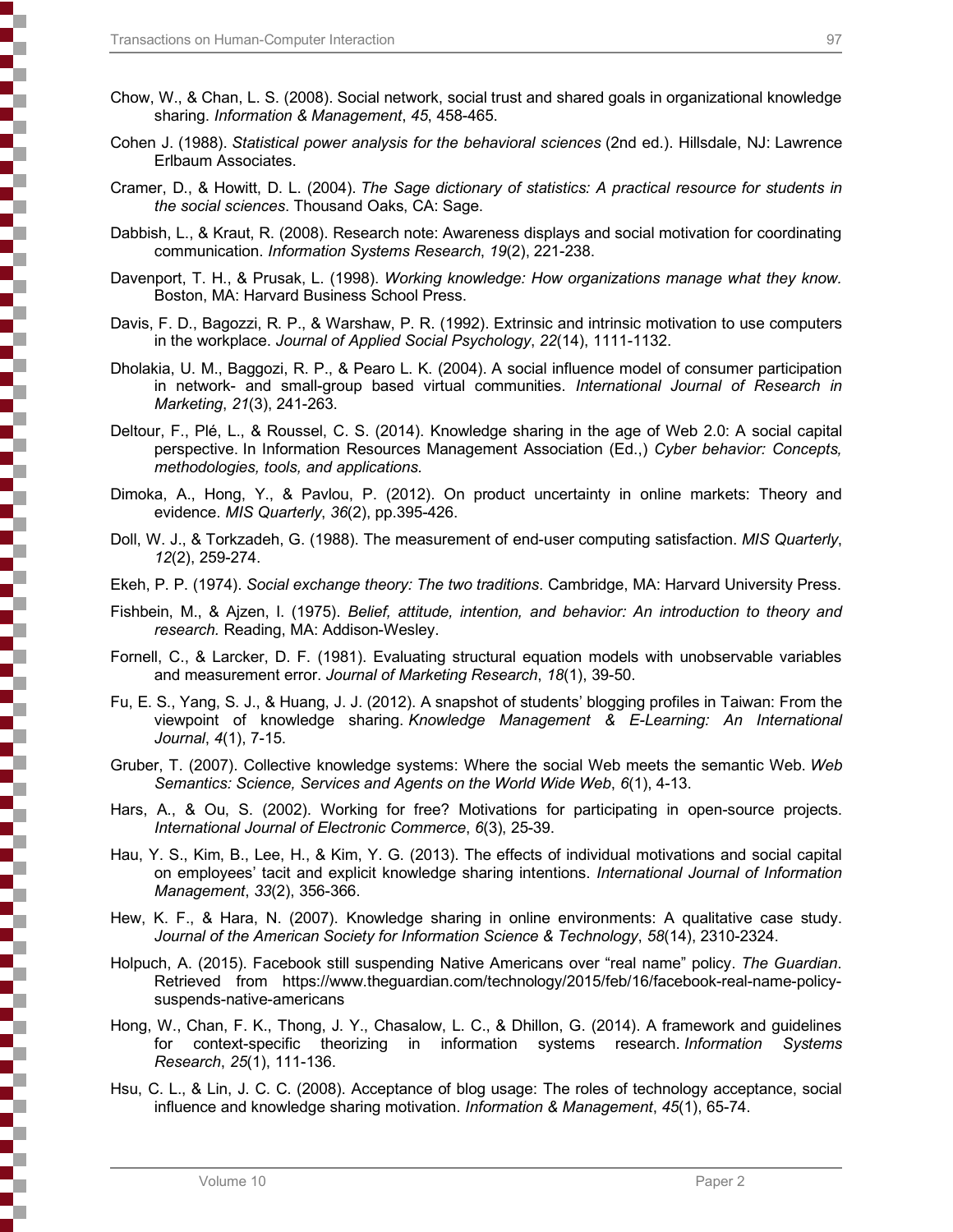- Hsu, M. H., & Chiu, C. M. (2004). Internet self-efficacy and electronic service acceptance*. Decision Support Systems*, *38*(3), 369-381.
- Hsu, M. H., Ju, T. L., Yen, C. H., & Chang, C. M. (2007). Knowledge sharing behavior in virtual communities: The relationship between trust, self-efficacy, and outcome expectations. International *Journal of Human-Computer Studies*, *65*(2), 153-169.
- Internet World Stats. (n.d.). *Internet usage statistics: The Internet big picture*. Retrieved from http://www.internetworldstats.com/stats.htm
- Johns G. (2006). The essential impact of context on organizational behavior. *Academy of Management Review*, *31*(2), 386-408.
- Kane, G. C., Alavi, M., Labianca, G., & Borgatti, S. P. (2014). What's different about social media networks? A framework and research agenda. *MIS Quarterly*, *38*(1), 275-304.
- Kankanhalli, A., Tan, B. C. Y., & Wei, K. K. (2005). Contributing knowledge to electronic knowledge repositories: An empirical investigation. *MIS Quarterly*, *29*(1), 113-143.
- Ko, D. G., Kirsch, L. J., & King, W. R. (2005). Antecedents of knowledge transfer from consultants to clients in enterprise system implementations. *MIS Quarterly*, *29*(1), 59-85.
- Kramer, R. M., & Tyler, T. R. (Eds.). (1996). *Trust in organizations: Frontiers of theory and research*. Thousand Oaks, CA: Sage.
- Krebs, D. (1975). Empathy and altruism. *Journal of Personality and Social Psychology*, *32*(6), 1134-1146.
- Latour, B., (2005). *Reassembling the social: An introduction to actor-network-theory.* Oxford: Oxford University Press.
- LinkedIn. (2018). *About us.* Retrieved from https://press.linkedin.com/about-linkedin
- Lea, M., Spears, R., & de Groot, D. (2001). Knowing me, knowing you: Anonymity effects on social identity processes within groups. *Personality and Social Psychology Bulletin*, *27*(5), 526-537.
- Lunden, I. (2015). Who's viewed your posts? LinkedIn adds analytics to its publishing platform. *Techcrunch*. Retrieved from https://beta.techcrunch.com/2015/05/07/whos-viewed-your-postslinkedin-adds-analytics-to-its-publishing-platform/
- Lu, H., & Hsiao, K. (2007). Understanding intention to continuously share information on weblogs. *Internet Research*, *17*(4), 345-361.
- Ma, M., & Agarwal, R. (2007). Through a glass darkly: Information technology design, identity verification, and knowledge contribution in online communities. *Information Systems Research*, *18*(1), 42-67.
- Maity, M., & Dass, M. (2014). Consumer decision-making across modern and traditional channels: Ecommerce, m-commerce, in-store. *Decision Support Systems*, *61*(1), 34-46
- Meyers, L. S., Gamst, G., & Guarino, A. J. (2006). *Applied multivariate research: Design and interpretation.* Thousand Oaks, CA: Sage.
- Moon, J., & Kim, Y. (2001). Extending the TAM for a World Wide Web context. *Information & Management*, *38*(4), 217-230.
- Moore, G. C., & Benbasat, I. (1991). Development of an instrument to measure the perceptions of adopting an information technology innovation. *Information Systems Research*, *2*(3), 192-222.
- Nahapiet, J., & Ghoshal, S. (1998). Social capital, intellectual capital, and the organizational advantage. *Academy of Management Review*, *23*(2), 242-266.
- Nonaka, I., Toyama, R., & Konno, N. (2000). SECI, ba and leadership: A unified model of dynamic knowledge creation. *Long Range Planning*, *33*(1), 5-34.
- Nunnally, J. C., & Bernstein, I. H. (1994). *Psychometric theory*. New York: McGraw.
- Pfitzmann, A., & Hansen, M. (2010). *A terminology for talking about privacy by data minimization: Anonymity, unlinkability, undetectability, unobservability, pseudonymity, and identity management* (ver. 34). Technical University Dresden.

M.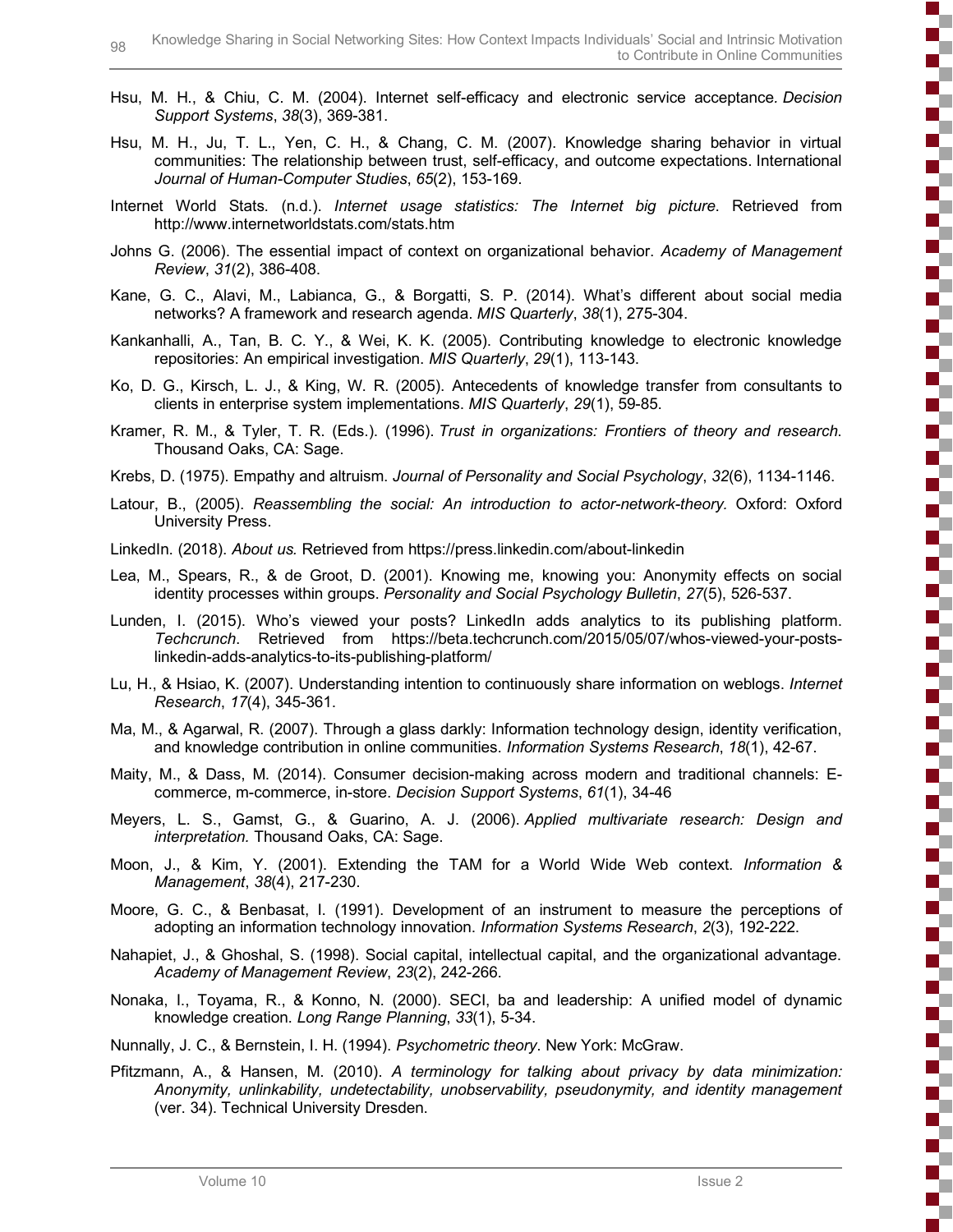- Pi, S. M., Chou, C. H., & Liao, H. L. (2013). A study of Facebook groups members' knowledge sharing. *Computers in Human Behavior*, *29*(5), 1971-1979.
- Postmes, T., & Lea, M. (2000). Social processes and group decision making: Anonymity in group decision support systems. *Ergonomics*, *43*(8), 1252-1274.
- Pulakos, E. D., Dorsey, D. W., & Borman, W. C. (2003). Hiring for knowledge-based competition. In S. E. Jackson, M. A. Hitt, & A. S. DeNisi (Eds.), *Managing knowledge for sustained competitive advantage: Designing strategies for effective human resource management* (pp. 155-177). San Francisco: Jossey Bass.
- Reicher, S. D., Spears, R., & Postmes, T. (1995). A Social Identity Model of Deindividuation Phenomena. European Review of Social Psychology, 6(1), 161-198.
- Sheng, M., & Hartono, R. (2015). An exploratory study of knowledge creation and sharing in online community: A social capital perspective. Total Quality Management & Business Excellence, 26(1- 2), 93-107.
- Stanoevska-Slabeva, K. (2002). Toward a community-oriented design of internet platforms. *International Journal of Electronic Commerce, 6*(3), pp. 71-95.
- Statista. (2017a). *Number of daily active Facebook users worldwide as of 3rd quarter 2017 (in millions)*. Retrieved from https://www.statista.com/statistics/264810/number-of-monthly-active-facebookusers-worldwide/
- Statista. (2017b). *Weekly LinkedIn usage of registered users as of March 2016 (in hours).* Retrieved from https://www.statista.com/statistics/264116/weekly-linkedin-usage-of-registered-users/
- Suler, J. (2004). The online disinhibitation effect. *Cyber Psychology and Behavior*, *7*(3), 321-326.
- Suler, J. (2005). The online disinhibitation effect. *International Journal of Applied Psychoanalytic Studies*, *2*(2), 184-188.
- Tabachnick, B. G., Fidell, L. S., & Osterlind, S. J. (2001). *Using multivariate statistics.* Boston: Allyn and Bacon.
- Thong, J. Y., Hong, S. J., & Tam, K. Y. (2006). The effects of post-adoption beliefs on the expectationconfirmation model for information technology continuance. *International Journal of Human-Computer Studies*, *64*(9), 799-810.
- Van der Heijden, H. (2004). User acceptance of hedonic information systems. *MIS Quarterly*, 28(4), 695- 704.
- Venkatesh, V., & Bala, H. (2008). Technology acceptance model 3 and a research agenda on interventions. *Decision Sciences*, *39*(2), 273-315.
- Venkatesh, V., Thong, J., & Xu, X. (2012). Consumer acceptance and use of information technology: Extending the unified theory of acceptance and use of technology. *MIS Quarterly*, *36*(1), 157-178.
- Wang, C. C., & Lai, C. Y. (2006). Knowledge contribution in the online virtual community: Capability and motivation. In *Proceedings of the International Conference on Knowledge Science, Engineering, and Management.*
- Wang, S., & Noe, R. A. (2010). Knowledge sharing: A review and directions for future research. *Human Resource Management Review*, *20*(2), 115-131.
- Wasko, M. M., & Faraj, S. (2005). Why should I share? Examining social capital and knowledge contribution in electronic networks of practice. *MIS Quarterly*, *29*(1), 35-57.
- Wasko, M., & Faraj, S. (2000). It is what one does: Why people participate and help others in electronic communities of practice. *The Journal of Strategic Information Systems*, *9*(2), 155-173.
- Webster, J., & Ho, H. (1997). Audience engagement in multimedia presentations. *DATA BASE for Advances in Information Systems*, *28*(2), 63-77.
- Webster, J., & Ahuja, J. S. (2006). Enhancing the design of Web navigation systems: The influence of user disorientation on engagement and performance. *MIS Quarterly*, *30*(1), 661-378.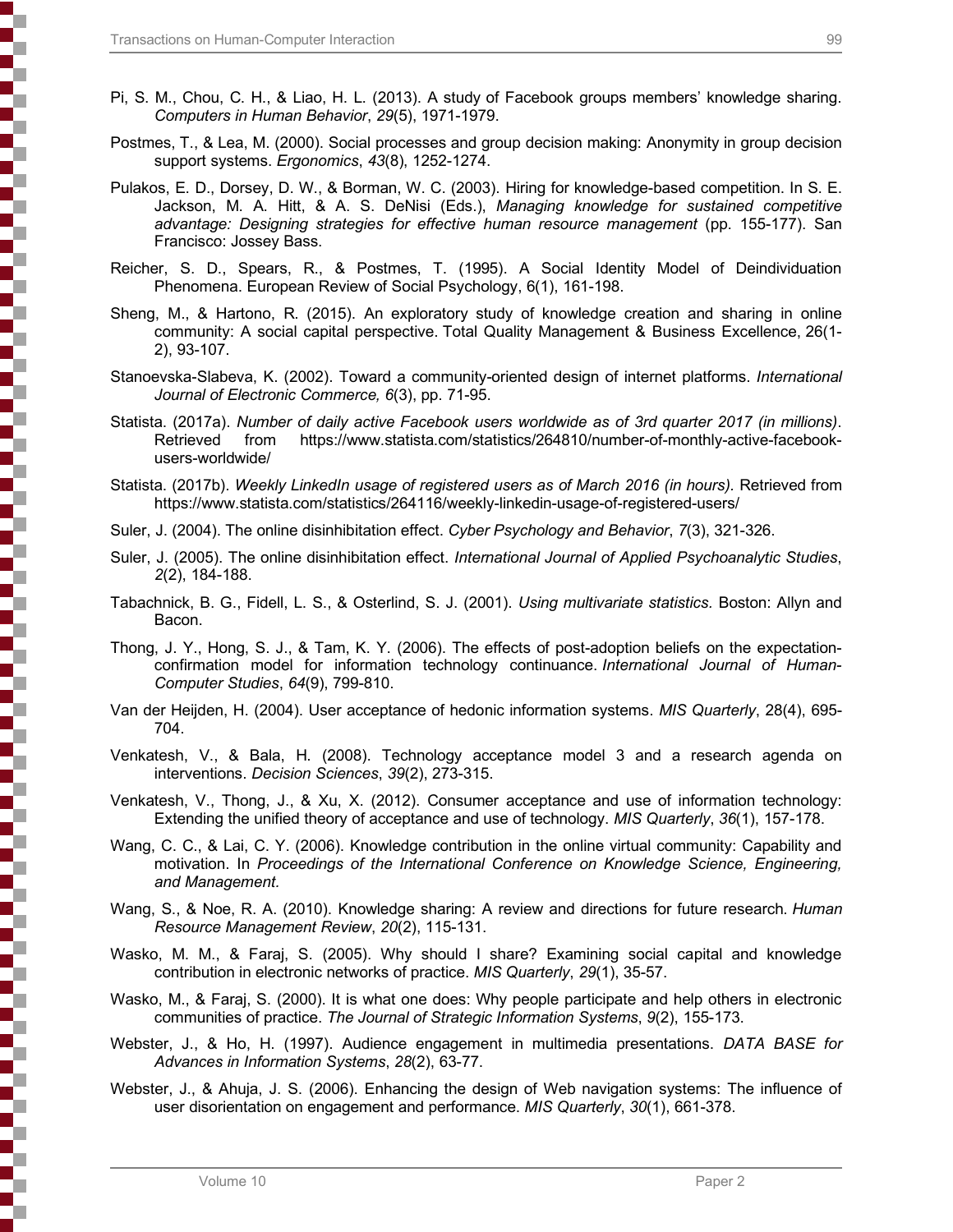- Wu, J., & Lu, X. (2013). Effects of extrinsic and intrinsic motivators on using utilitarian, hedonic, and dualpurposed information systems: A meta-analysis. *Journal of the Association for Information Systems*, *14*(3), 153-191.
- Yao, C.-Y., Tsai, C.-C., & Fang, Y.-C. (2015). Understanding social capital, team learning, members' eloyalty and knowledge sharing in virtual communities. *Total Quality Management & Business Excellence*, *26*(5-6), 619-631.
- Yang, H. L., & Lai, C. Y. (2011). Understanding knowledge-sharing behavior in Wikipedia. *Behavior & Information Technology*, *30*(1), 131-142.
- Yoon, C., & Rolland, E. (2012). Knowledge-sharing in virtual communities: Familiarity, anonymity and selfdetermination theory. *Behavior & Information Technology*, *31*(11), 1133-1143.
- Yuan, Y. C., Zhao, X., Liao, Q., & Chi, C. (2013). The use of different information and communication technologies to support knowledge sharing in organizations: From e-mail to micro-blogging. *Journal of the American Society for Information Science and* Technology, *64*(8), 1659-1670.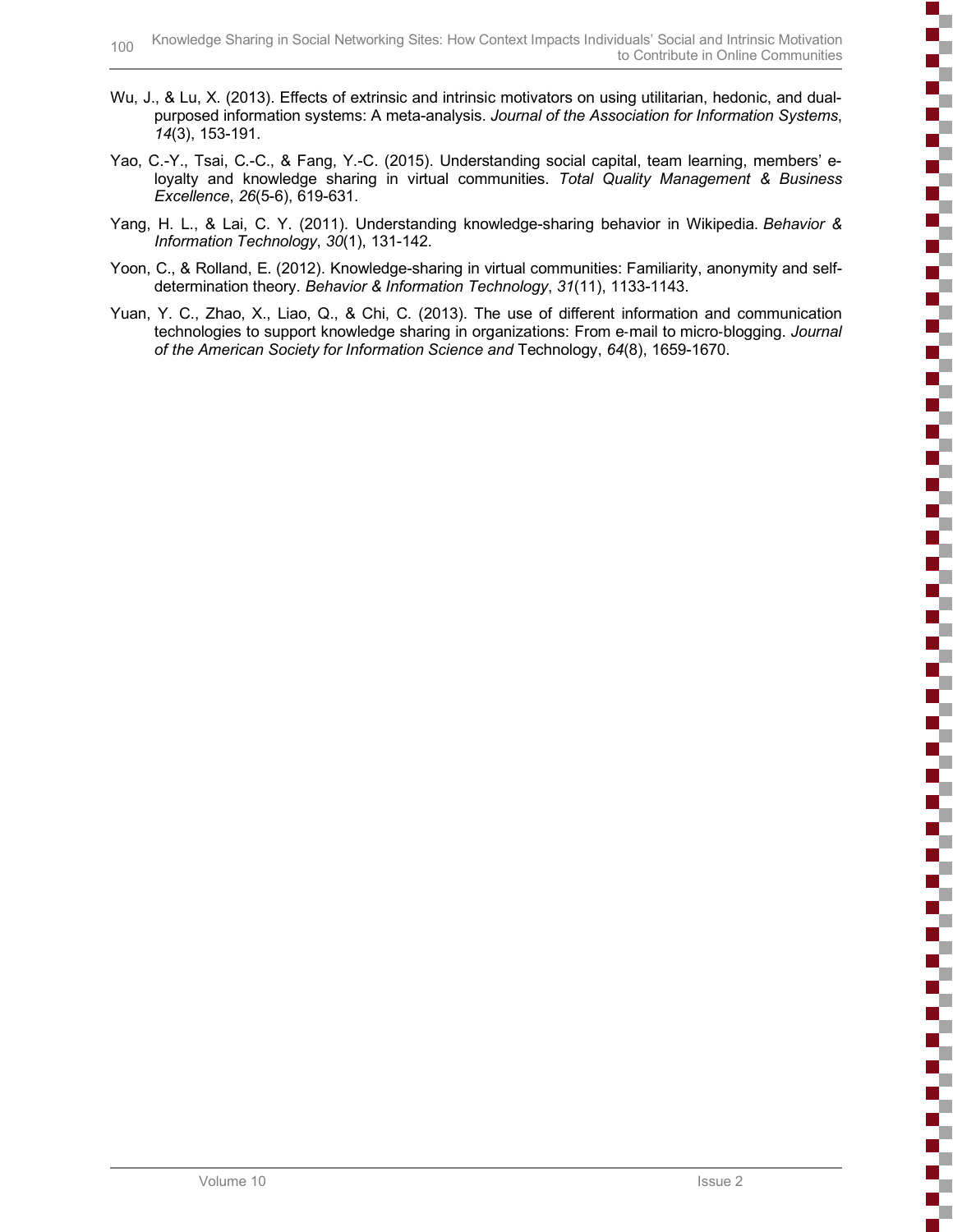## **Appendix: Construct Information**

| <b>Construct</b>               | <b>Definition</b>                                                                                                     | <b>References</b>                                                                           |
|--------------------------------|-----------------------------------------------------------------------------------------------------------------------|---------------------------------------------------------------------------------------------|
| Knowledge-<br>sharing attitude | The degree to which users possess positive or<br>negative feeling about knowledge sharing.                            | Fishbein & Ajzen (1975), Ajzen & Fishbein<br>(1980), Bock et al. (2005), Chow & Chan (2008) |
| Reputation                     | The degree to which users believe that sharing<br>knowledge would enhance their status.                               | Wasko & Faraj (2005), Moore & Benbasat (1991),<br>Kankanhalli et al. (2005)                 |
| Reciprocity                    | The degree to which users believe that their<br>relationships in an online community is fair with<br>mutual benefits. | Wasko & Faraj (2005)                                                                        |
| Identification                 | The degree to which users feel they belong to the<br>community.                                                       | Chiu et al. (2006), Nahapiet & Ghoshal (1998)                                               |
| Enjoyment in<br>helping others | The degree to which users enjoy helping others<br>through knowledge sharing beyond personal<br>gains.                 | Kankanhalli et al. (2005), Wasko & Faraj (2005)                                             |
| Engagement                     | The degree to which users experience perception<br>of involvement.                                                    | Webster & Ho (1997), Webster & Ahuja (2006)                                                 |
| User<br>anonymity              | The degree to which online community members<br>perceive themselves as being anonymous to other<br>members.           | Yoon & Roland, (2012)                                                                       |
| Community<br>type              | The purpose and nature of the online community.                                                                       | Stanoevska-Slabeva (2002), Armstrong & Hagel<br>(2000)                                      |

### **Table A1. Construct Definitions and References**

#### **Table A2. Measurement Items for Variables**

| Construct                                                 | <b>Item</b>                                                                                                                                                              |
|-----------------------------------------------------------|--------------------------------------------------------------------------------------------------------------------------------------------------------------------------|
|                                                           | KS1*: My knowledge sharing with other (online community) members in my network on (online<br>community) is good.                                                         |
|                                                           | KS2: My knowledge sharing with other (online community) members in my network on (online<br>community) is harmful.                                                       |
| Knowledge-sharing<br>attitude (KS)<br>(Bock et al., 2005) | KS3: My knowledge sharing with other (online community) members in my network on (online<br>community) is an enjoyable experience.                                       |
|                                                           | KS4: My knowledge sharing with other (online community) members in my network on (online<br>community) is valuable to me.                                                |
|                                                           | KS5: My knowledge sharing with other (online community) members in my network on (online<br>community) is a wise move.                                                   |
|                                                           | I1: I have a sense of belonging to (online community).                                                                                                                   |
| Identification (I)<br>(Chiu et al., 2006)                 | I2: I have the feeling of togetherness/closeness on (online community).                                                                                                  |
|                                                           | 13: I really care about (online community).                                                                                                                              |
| Reciprocity (RE)                                          | RE1: I know that other (online community) members in my network will help be by sharing their<br>knowledge, so it is only fair that I help them by sharing my knowledge. |
| (Wasko & Faraj,<br>2005)                                  | RE2: I trust that other (online community) members in my network would help me by sharing<br>their knowledge if I were in a situation in which I need their help.        |
|                                                           | R1: I earn respect from other (online community) members in my network by sharing my<br>knowledge.                                                                       |
| Reputation (R)<br>(Wasko & Faraj,<br>2005)                | R2: I feel that sharing knowledge with other (online community) members in my network<br>improves my status on (online community).                                       |
|                                                           | R3: Sharing knowledge with other members of (online community) in my network improves my<br>image on (online community).                                                 |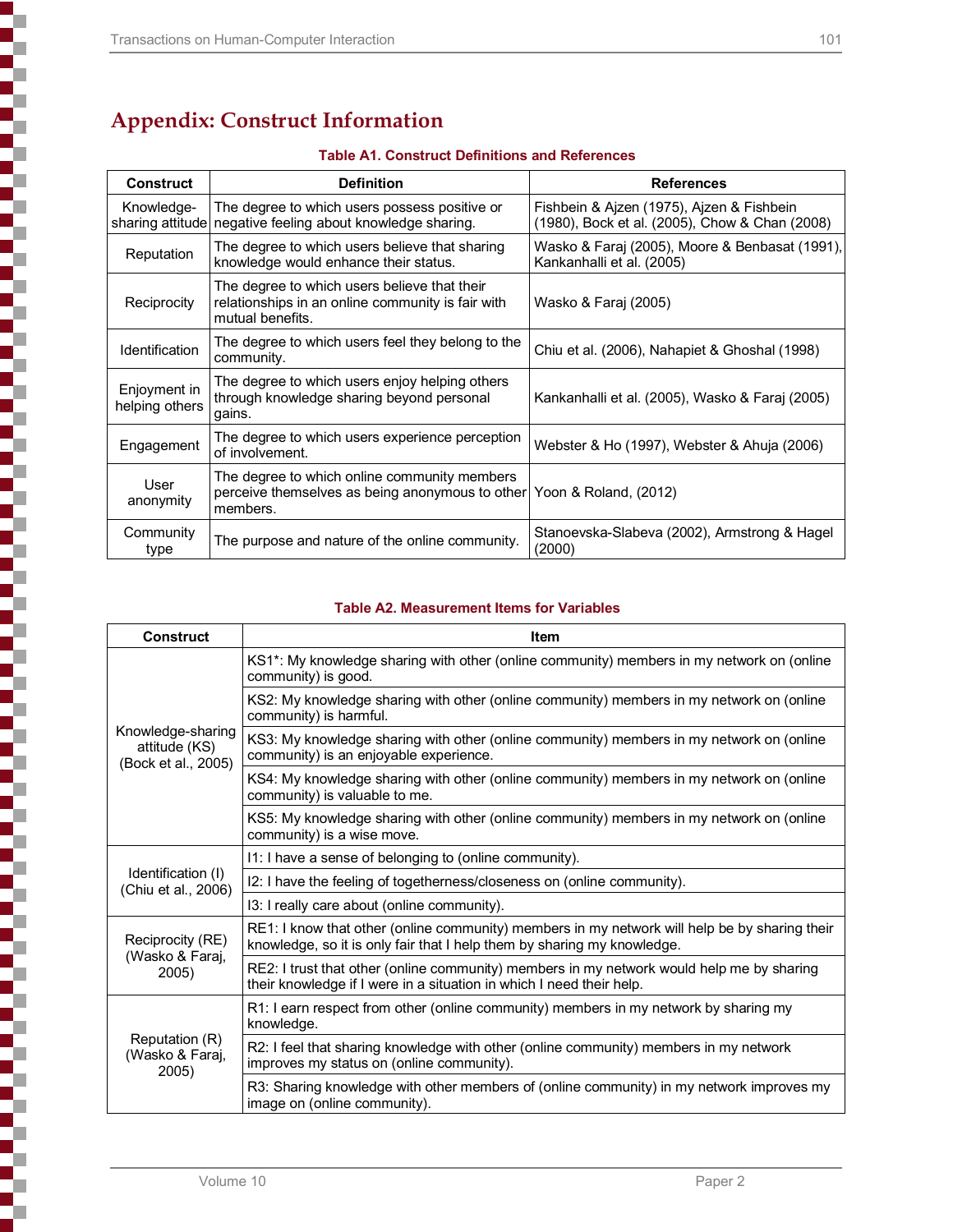| Enjoyment in                               | EH1: I like helping other (online community) members in my network through sharing my<br>knowledge.                    |
|--------------------------------------------|------------------------------------------------------------------------------------------------------------------------|
| helping others (EH)<br>(Wasko & Faraj,     | EH2: I enjoy sharing my knowledge with other (online community) members in my network.                                 |
| 2005)                                      | EH3: It feels good to help other (online community) members in my network through sharing my<br>experiences/knowledge. |
|                                            | E1: This online community keeps me absorbed.                                                                           |
| Engagement (E)                             | E2: This online community excites my curiosity.                                                                        |
| (Webster & Ahuja,<br>2006)                 | E3: This online community is engaging.                                                                                 |
|                                            | E4*: This online community is inherently interesting.                                                                  |
| * Denotes item dropped from original scale |                                                                                                                        |

#### **Table A2. Measurement Items for Variables**

 $\mathbb{Z}$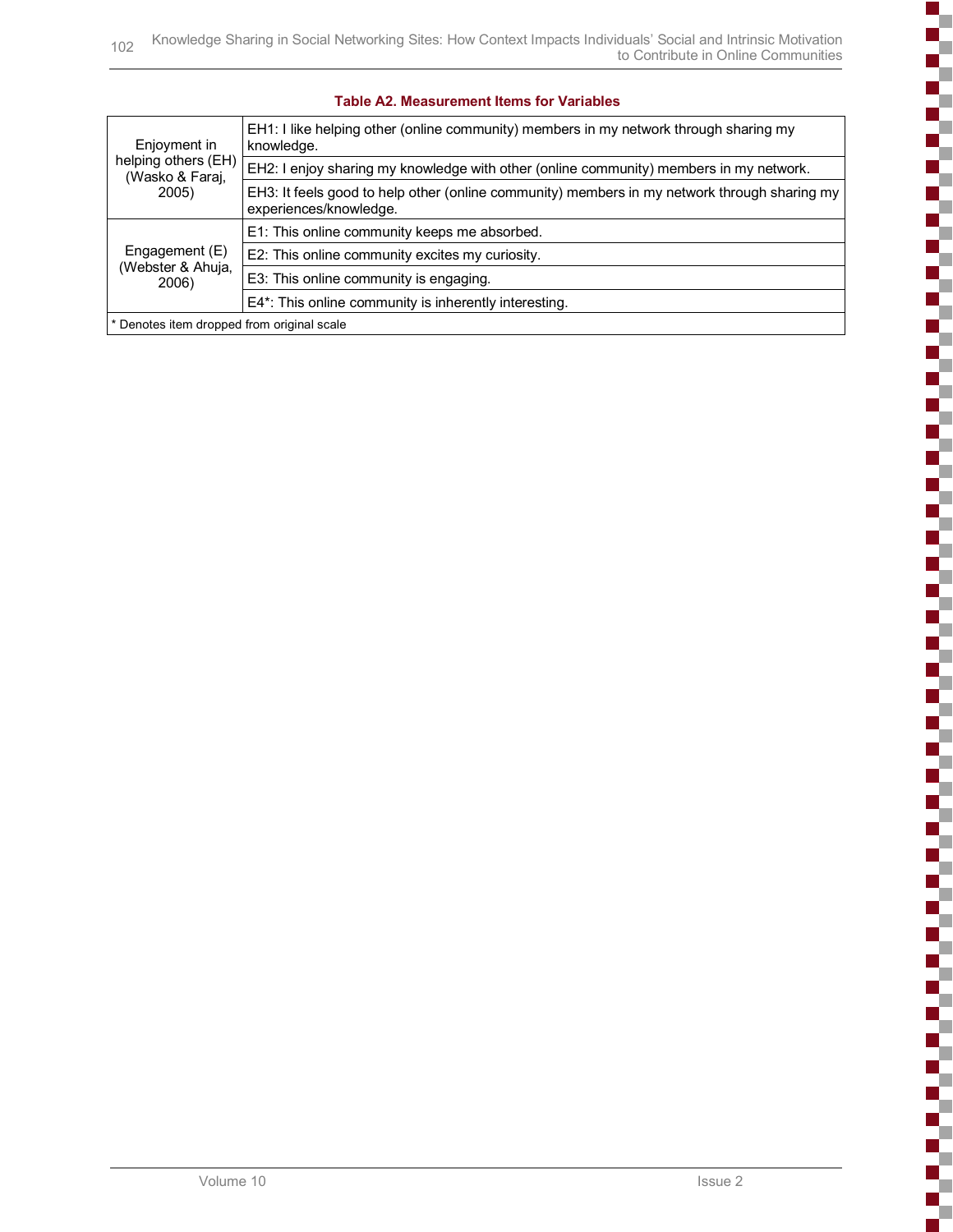## **About the Authors**

**Sana Mojdeh** is an Assistant Teaching Professor at The University of Ontario Institute of Technology (UOIT). He received his PhD in Business Administration (Information Systems) from McMaster University. His current research interests involve online communities, knowledge sharing, user experience, and artificial intelligence. He has been consulted on several business intelligence and analytics projects in over 10 years.

**Milena Head** is a Professor of Information Systems and the Wayne C. Fox Chair in Business Innovation at the DeGroote School of Business, McMaster University (Canada). Her research interests relate to human-computer interaction and technology use and misuse. She has published over 100 papers in academic journals, books and conferences including *MIS Quarterly*, *Information Systems Research*, *Information & Management*, *International Journal of Human-Computer Studies*, *International Journal of Electronic Commerce*, among others. She has been the recipient of several research and teaching awards and serves on numerous journal editorial boards.

**Nour El Shamy** is a PhD Candidate (Information Systems) at DeGroote School of Business, McMaster University. He also serves as a Lab Manager and Research Assistant at McMaster Digital Transformation Research Centre (MDTRC). His primary research interests focus on human-centric decision support systems and human-computer interaction, particularly as related to older adults and aging, by utilizing a mix of behavioral and neurophysiological information systems (neuroIS) methodologies. His other research interests include evidence-based decision making, digital transformation, unconventional and emerging technologies (e.g., augmented and virtual reality), and electronic and mobile commerce.

Copyright © 2018 by the Association for Information Systems. Permission to make digital or hard copies of all or part of this work for personal or classroom use is granted without fee provided that copies are not made or distributed for profit or commercial advantage and that copies bear this notice and full citation on the first page. Copyright for components of this work owned by others than the Association for Information Systems must be honored. Abstracting with credit is permitted. To copy otherwise, to republish, to post on servers, or to redistribute to lists requires prior specific permission and/or fee. Request permission to publish from: AIS Administrative Office, P.O. Box 2712 Atlanta, GA, 30301-2712 Attn: Reprints or via email from publications@aisnet.org.